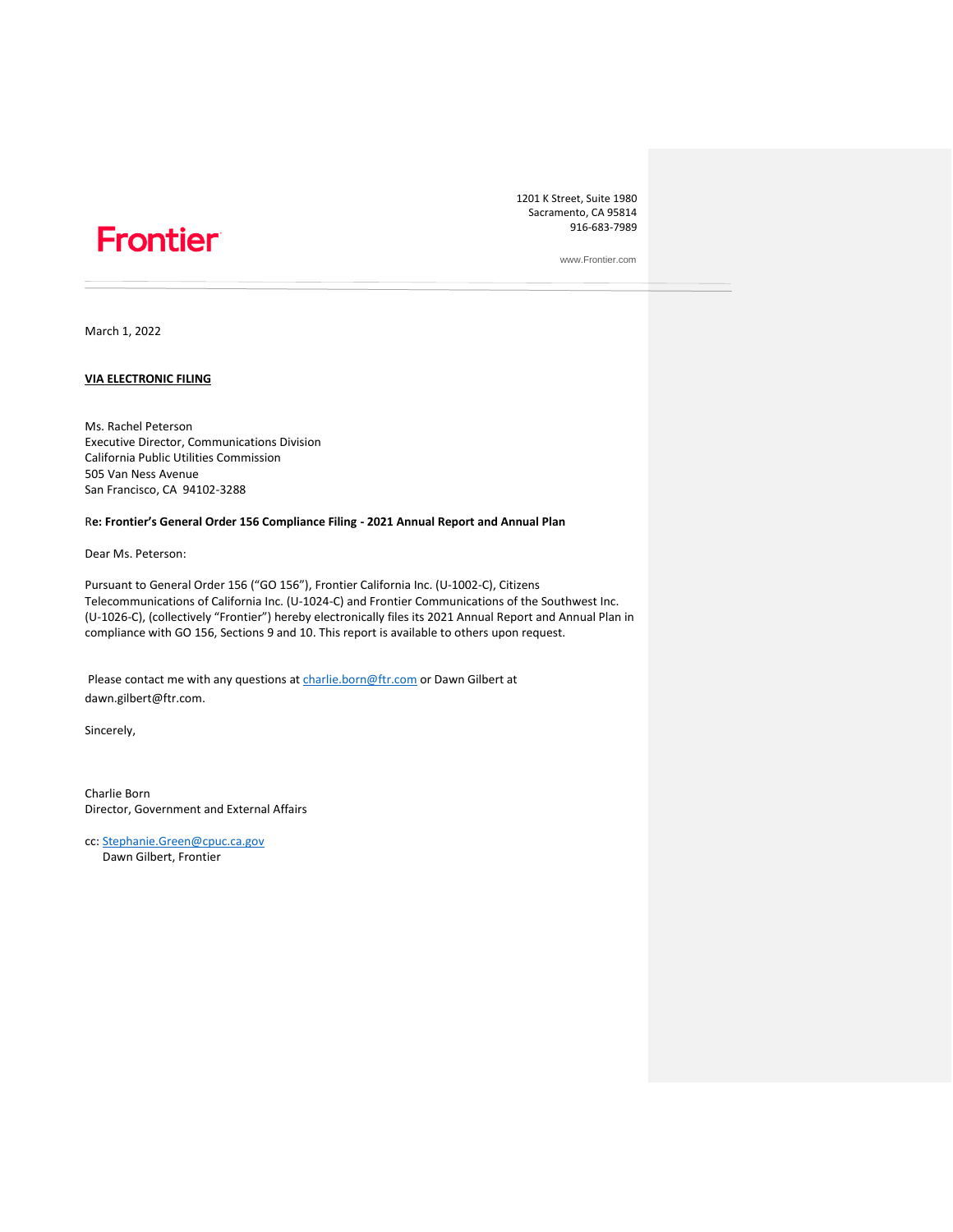# Frontier

# **2021 ANNUAL REPORT AND ANNUAL PLAN**

# **WOMEN, MINORITY, DISABLED VETERAN, AND LGBT OWNED BUSINESS ENTERPRISES**

**California Public Utilities Commission March 1, 2022**

2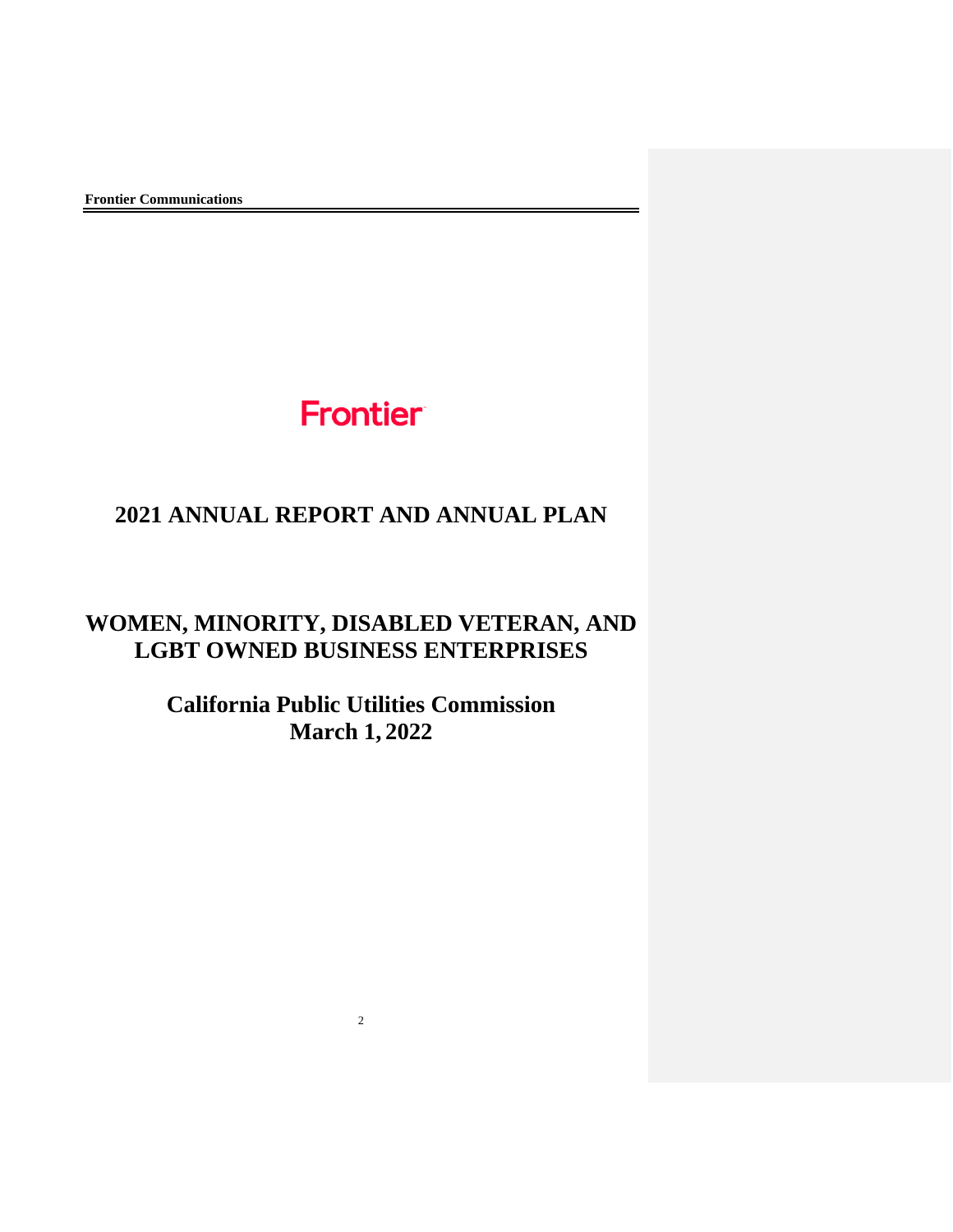# Frontier

# 2021 ANNUAL REPORT AND ANNUAL PLAN

## **TABLE OF CONTENTS**

|        | <b>Section Description</b>                                                           | Page           |
|--------|--------------------------------------------------------------------------------------|----------------|
|        | <b>INTRODUCTION</b>                                                                  | $\overline{4}$ |
|        |                                                                                      |                |
| 9.0    | 2021 ANNUAL REPORT                                                                   |                |
| 9.1.1  | Description of WMDVLGBTBE Program Activities During the Previous Calendar Year       | 5              |
| 9.1.2  | <b>WMDVLGBTBE Annual Results by Ethnicity</b>                                        | 8              |
| 9.1.2  | WMDVLGBTBE Direct Procurement by Product and Service Categories                      | 9              |
| 9.1.2  | WMDVLGBTBE Subcontractor Procurement by Product and Service Categories               | 10             |
| 9.1.2  | <b>WMDVLGBTBE Procurement by Standard Industrial Categories</b>                      | 11             |
| 9.1.2  | Number of WMDVLGBTBE Suppliers and Revenue Reported to the Clearinghouse             | 12             |
| 9.1.2  | Description of WMDVLGBTBE Suppliers with California Majority Workforce               | 12             |
| 9.1.3  | <b>WMDVLGBTBE Program Expenses</b>                                                   | 13             |
| 9.1.4  | Description of Progress in Meeting or Exceeding Set Goals                            | 14             |
| 9.1.4  | <b>WMDVLGBTBE Results and Goals</b>                                                  | 14             |
| 9.1.5  | Description of Prime Contractor Utilization of WMDVLGBTBE Subcontractors             | 16             |
| 9.1.5  | Summary of Prime Contractor Utilization of WMDVLGBTBE Subcontractors                 | 16             |
| 9.1.6  | A List of WMDVLGBTBE Complaints Received and Current Status                          | 17             |
| 9.1.7  | Description of Efforts to Recruit WMDVLGBTBE Suppliers in Low Utilization Categories | 17             |
| 9.1.11 | <b>WMDVLGBTBE Fuel Procurement</b>                                                   | 17             |
|        |                                                                                      |                |
| 10.0   | 2022 ANNUAL PLAN                                                                     |                |
| 10.1.1 | WMDVLGBTBE Annual SHORT, MID, AND LONG-TERM Goals                                    | 17             |
| 10.1.2 | Description of WMDVLGBTBE Planned Program Activities for the Next Calendar Year      | 19             |
| 10.1.3 | Plans for Recruiting WMDVLGBTBE Suppliers in Low Utilization Areas                   | 20             |
| 10.1.4 | Plans for Recruiting WMDVLGBTBE Suppliers Where Unavailable                          | 20             |
| 10.1.5 | Plans for Encouraging Prime Contractors to Subcontract WMDVLGBTBE Suppliers          | 21             |
| 10.1.6 | Plans for Complying with WMDVLGBTBE Program Guidelines                               | 21             |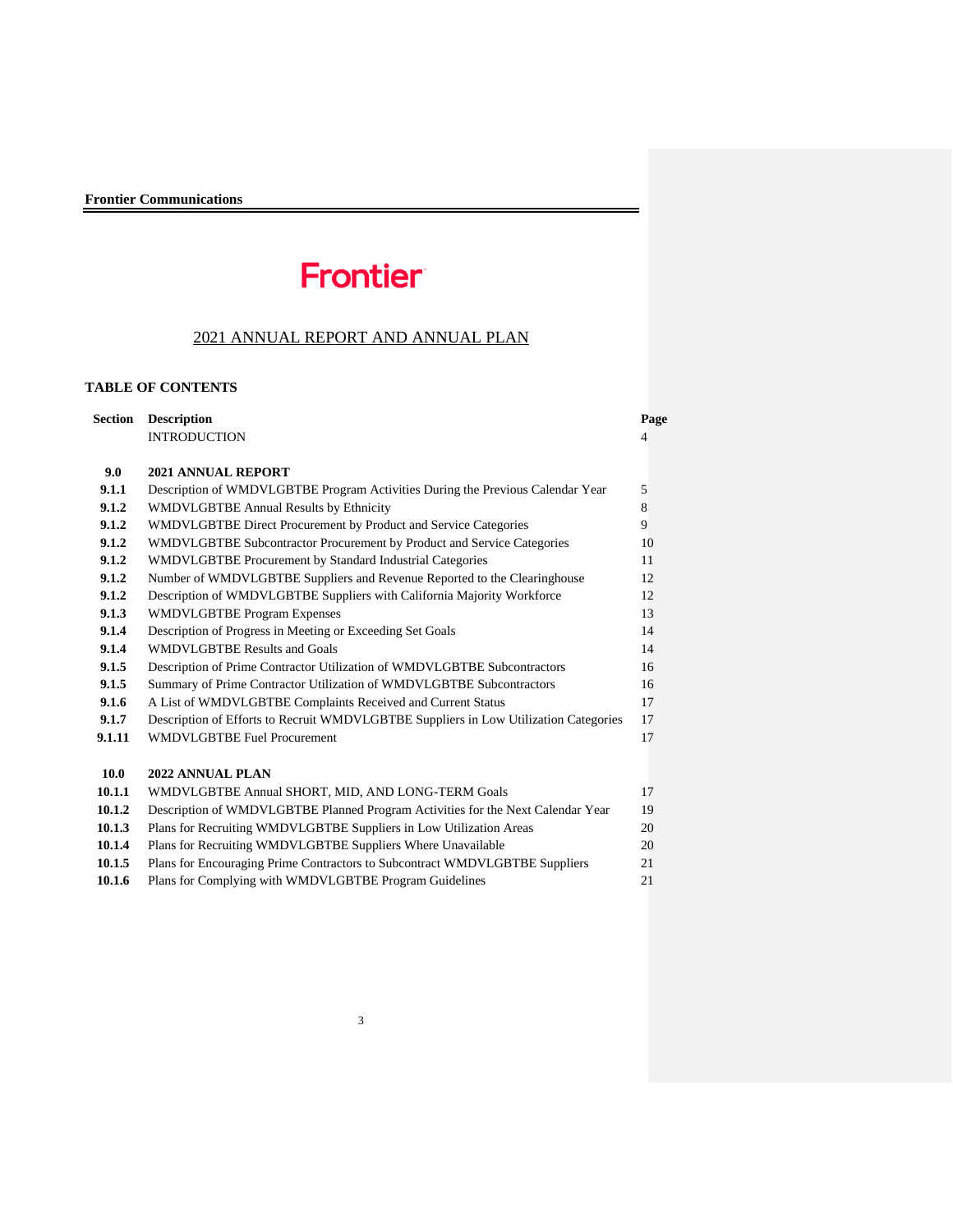#### **INTRODUCTION**

Frontier California Inc. (U-1002-C), Citizens Telecommunications of California Inc. (U-1024-C) and Frontier Communications of the Southwest Inc. (U-1026-C), (collectively "Frontier") submits this consolidated 2021 Annual Report and Annual Plan in compliance with General Order 156 ("GO 156") of the California Public Utilities Commission ("CPUC").

This report documents Frontier's supplier diversity activities and results for 2021, the sixth reporting year since Frontier assumed operation of the landline operations of Verizon California Inc. (U-1002-C) as approved in D.15-12-005. As Frontier enters its sixth year of reporting, our commitment to growing an effective and sustainable strategy in WMDVLGBTQE's spend has been in the forefront of our evolution. In 2021, Frontier increased our overall base within our California supply chain jumping over 100M compared to 2020 spend as we worked to build Gigabit America maintaining our commitment to MWDVLGBTQ suppliers. Also, in 2021 as the pandemic continued to prohibit large area events of Supplier Diversity and matchmaking heavily attended prior to Covid-19, Frontier in turn expanded virtual outreach by partnering with other Utilities, CBOs and University consortiums. Particularly in 2021, we collaborated with the Council for Supplier Diversity, San Diego State, Golden State Water and California American Water to host the High Performing Supplier Workshops for Diverse Business Enterprises from June through October. This premier capacity building program provided technical assistance and professional development for the selected DBE's in the region. During this year's series of events we have maintained supplier relationship and provided capacity building opportunities as we pivoted in our approach. With consistent progress to achieve the GO 156 goals as well as supplier diversity commitments made in the acquisition, we continue to experience growth in our  $2<sup>n\overline{d}</sup>$  tier spend with WMDVLGBTE's suppliers throughout the supply chain.

With newly energized leadership and board of directors, Frontier continues to make supplier diversity a priority with senior leadership and throughout the organization as a component of an overall corporate commitment to diversity and inclusion. In 2021, Frontier maintained its focus on diversity by building stronger bonds with some of the non-traditional CBO's in the Supplier Diversity community. We offered additional support required in our new virtual environment by providing technology donations of chrome books to our next generation of entrepreneurs. This report describes Frontier's specific procurement practices, internal program activities, and significant partnerships with external organizations that are driving Frontier's continued improvement in achieving GO 156 goals. Frontier's total 2021 spend with minority business enterprises ("MBE") and women business enterprises ("WBE") continues to well exceed the GO 156 goals. Frontier has developed targeted initiatives designed to increase procurement opportunities for disabled veteran business enterprises ("DVBE") and lesbian, gay, bisexual and transgender ("LGBTE") business enterprises with collaborations targeted at developing relationship for future initiatives. In 2021, Frontier continued to collaborate with the Joint Utilities in the efforts to support the LGBTE goal setting which is formally with under review CPUC. Frontier is committed to reflecting the communities we serve an providing equitable opportunities within our Supply chain

Frontier actively works to support procurement opportunities for WMDVLGBTBEs to increase their capacity and grow our supplier diversity program. With the challenges we all have experienced as the coronavirus pandemic effects how we work, communicate and interact with prospective suppliers, Frontier has worked with our Prime Suppliers to provide 2nd tier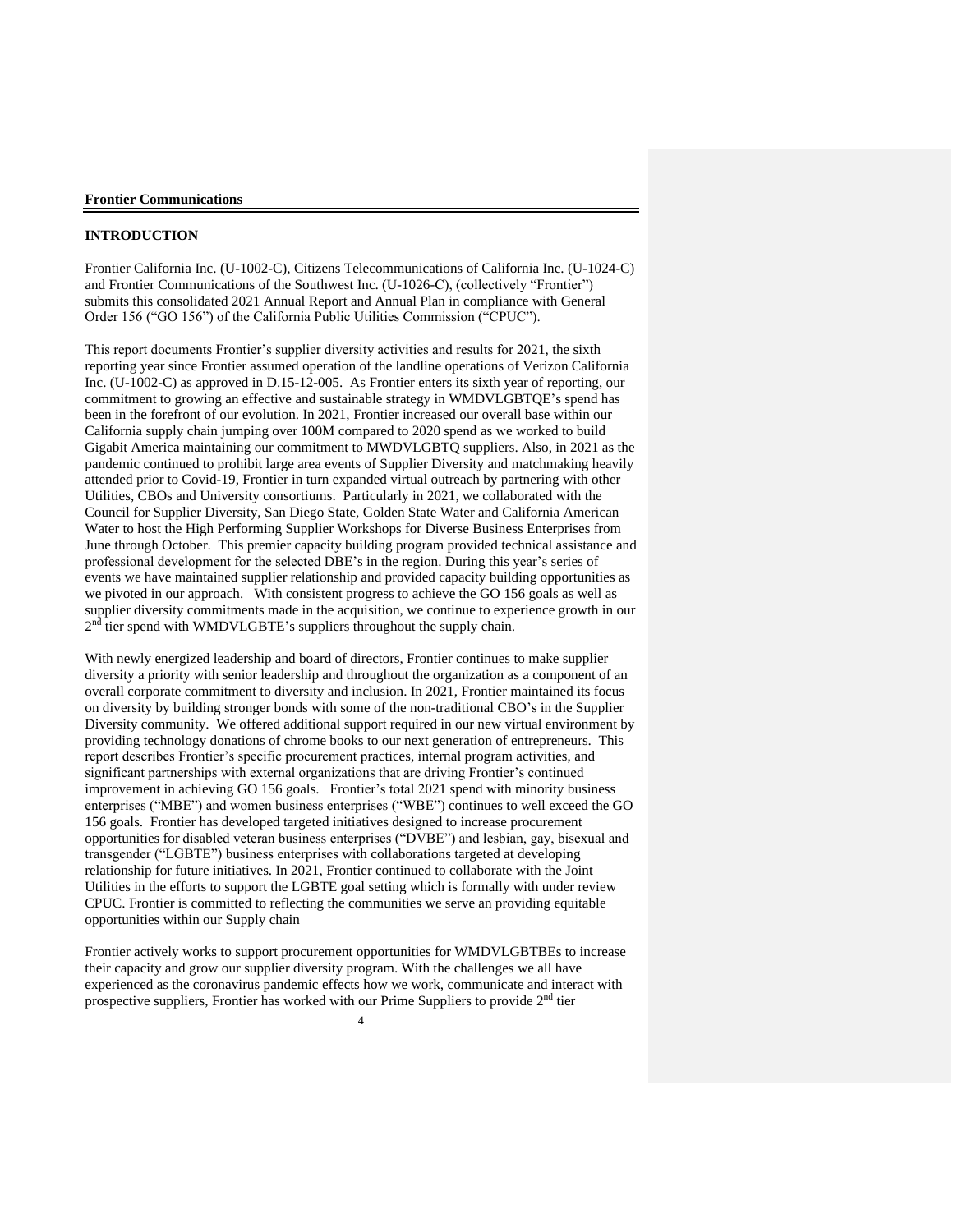opportunities in areas of growth as we transform to become the first to make a commitment to the growth of Gigabit America. We know that supplier diversity is a journey not a destination and every year has its own challenges.

At Frontier, we realize that supplier diversity requires a focused commitment for continued improvement and Frontier is committed to providing access, growth and development opportunities for WMDVLGBTE's. Annually, Frontier forecasts opportunities for WMDVLGBTBE's but many times those evolve and change direction throughout the year based on the needs of the business. During the pandemic companies have been acquired, gone out of business or grown at a faster pace than they could have imagined. At Frontier, we strive to support the supplier community and reflect the community we serve through our outreach and throughout our supply chain interactions.

Frontier is committed to continuous improvement in its supplier diversity program, including significant initiatives for 2021 described in this report, aimed at achieving results to meet or exceed GO 156 goals in all categories.

Frontier discusses each topic required in this report in Sections 9.1.1 through 9.1.11.

| Category          | 2016         | 2017         | 2018         | 2019         | 2020         | 2021          |
|-------------------|--------------|--------------|--------------|--------------|--------------|---------------|
| <b>WMDVLGBTBE</b> | \$52,510,165 | \$80,824,211 | \$79,351,274 | \$65,723,894 | \$76,011,500 | \$113,993,845 |
| <b>MBE</b> Total  | \$34,284,530 | \$51,273,093 | \$46,537,162 | \$33,116,334 | \$33,462,099 | \$56,451,064  |
| <b>WBE</b> Total  | \$17,535,088 | \$27,765,467 | \$31,304,265 | \$29,387,114 | \$39,084,943 | \$53,222,655  |
| <b>DVBE</b> Total | \$661,973    | \$1,785,651  | \$1,509,847  | \$3,220,114  | \$3,358,294  | \$4,320,126   |
| <b>LGBT</b> Total | \$28,574     | \$0          | \$0          | \$0          | \$0          | \$0           |

#### **9.0 2021 ANNUAL REPORT**

| <b>Frontier Communications</b>                                                 | 2021 | G.O. #156 Sec. 9.1.1 |
|--------------------------------------------------------------------------------|------|----------------------|
| Description of WMDVLGBTBE Program Activities During the Previous Calendar Year |      |                      |

Frontier is committed to increasing year over year spend with diverse suppliers. In 2021, Frontier continued to focus on total spend improvement to meet its women, minority, disabled veteran, and lesbian, gay, bisexual and transgender business enterprise ("WMDVLGBTBE") goals. Frontier continues to take a holistic approach to Supplier Diversity offering suppliers in-sight, mentoring, follow ups and guidance in approach. Including diverse suppliers in our sourcing process allows us to provide unsurpassed value to our customers by helping increase the number and types of quality products and services Frontier offers.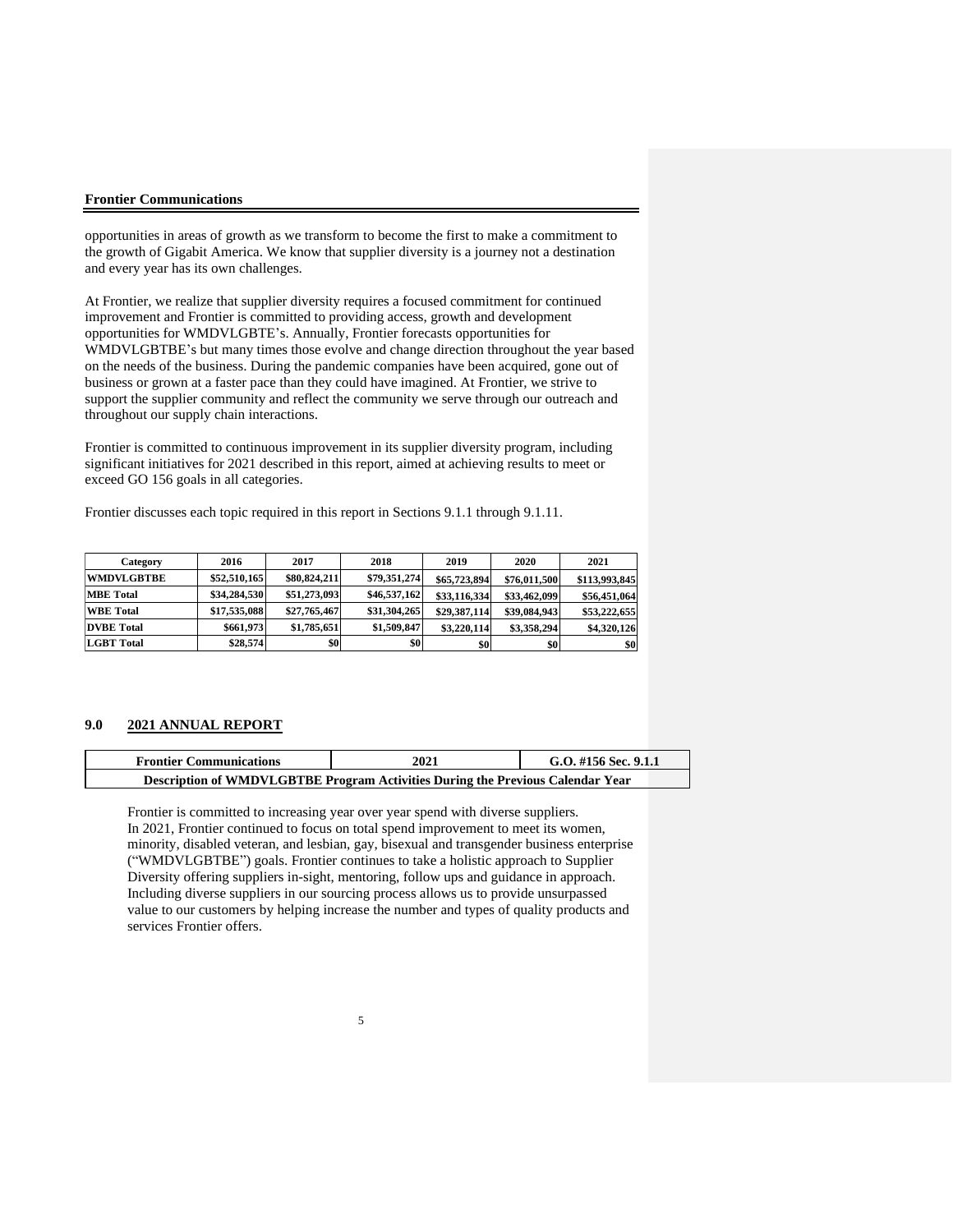.

#### **INTERNAL PROGRAM ACTIVITIES**

Below are some of the highlights from 2021:

- Frontier collaborated with SoCal Gas for a Meet the Primes event to include representatives from the SBA, CBO's and multiple members of the Joint Utilities.
- Frontier continued its commitment to supplier diversity by communicating the importance of including diverse suppliers in the sourcing process to California employees with operations and purchasing responsibilities. Frontier's senior leadership issued communications outlining the importance of and our commitment to supplier diversity.
- Frontier was part of the select committee to review the Supplier Clearinghouse contract, vet the possible suppliers and develop the requirements for the Supplier Clearinghouse RFP in 2022.
- In 2021, again recognized as a foundation supporter of the Veterans in Business Network Frontier provided in-kind support and on-site convention support for their 2021 conference.
- Frontier's strategic sourcing team continues to renegotiate grandfathered service agreements in the category of construction and outside plant maintenance to provide additional access for California WMDVLGBTBE's.
- The Frontier sourcing team performs quarterly reviews encompassing detailed evaluation of spend to identify goods and services to ensure that we are focused on areas where we can make the most impact within our Supply Chain.
- Frontier continues to review group and individual diverse spending goals in order to drive focused utilization of diverse suppliers.
- Frontier reviewed detailed spend analytics that categorize vendors, spend, and allows users to identify top areas of opportunity. We have built out a robust calendar of sourcing opportunities that is reviewed monthly by Strategic Sourcing category leaders to ensure diverse suppliers are included in spend opportunities.
- Although our base grew over 100M in 2021, Frontier increased the overall spend with WMDVLGBTBE Prime Suppliers in 2021 by 33% despite many associated resource constraints due Covid-19 and the stress on the global Supply Chains.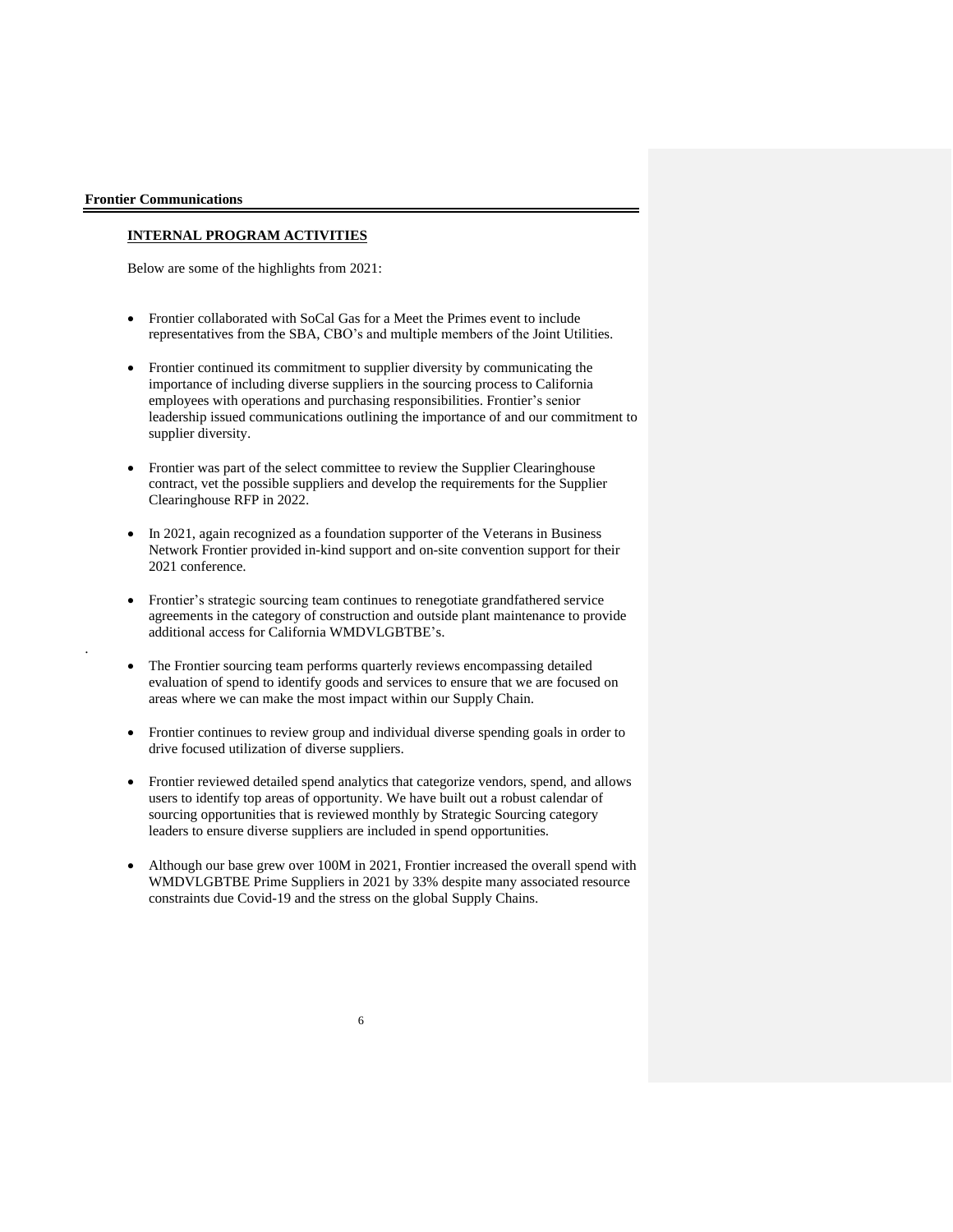### **EXTERNAL PROGRAM ACTIVITIES**

- Frontier continues to encourage its prime suppliers to include WMDVLGBTBE's in their subcontracting activities and report on their results. We encouraged our vendors to report Tier 2 spend on a quarterly basis. The implementation of technology has dramatically increased our visibility and control over the program.
- In 2021 Frontier was a member of the Advisory Council for the following organizations:
	- o American Indian Chamber of Commerce
	- o Veterans in Business
	- o The Asian Business Association
	- o The Cal Asian Chamber
- Established a subcommittee to provide informational updates and maintain communications to support the supplier community the Joint Utilities.
- In 2021, as we work to provide access and support to MWDVLGBTE suppliers, Frontier collaborated with the Cal Asian Chamber of Commerce to offer a "ASK FRONTIER" via their newsletter provide an opportunity to their members reach out with comments, questions and we provided insight to existing supply chain opportunities.
- Frontier Collaborated with Council for Supplier Diversity, California American Water, So Cal Gas and Golden State Water to Sponsor the High-Performance Supplier workshops. Each virtual workshop is primarily facilitated by a University of California, San Diego (UCSD) In these highly interactive workshops, suppliers heard from leading thinkers in organizational strategy, marketing, resource management, financial strategy and business leadership. Participants had extensive opportunity to apply the learning to their companies and to receive feedback from facilitators and like-minded leaders.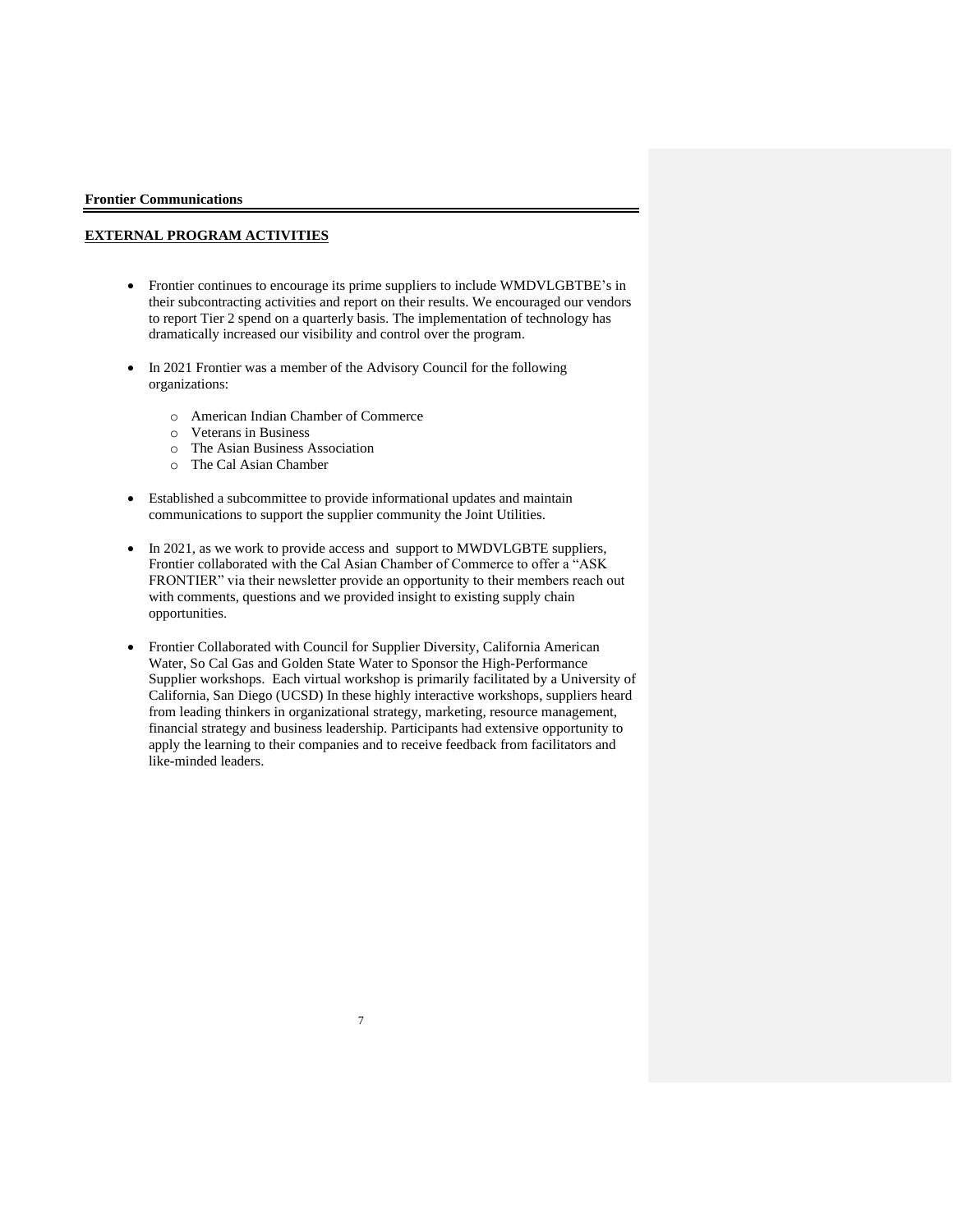The following are some of the virtual sessions Frontier sponsored or participated in across the state.

- California CA-Asian Chamber Small Biz workshop.
- CPUC/ Joint Utilities Small Business EXPO.
- Partnered with SOCAL Gas Technical assistance workshop
- Frontier participated in the American Indian Chamber of Commerce of California's Annual conference.
- In 2021, Frontier continued as a sponsor of the Black Business Association's Procurement Summit Series, Salute to Black Women, Celebration of Black History as well as monthly COvid-19 supplier updates.
- Joint Utilities and All Community Based Public Comment Meeting.
- CPUC Annual EnBanc public hearings
- Frontier partnered with Cal Asian Chamber's virtual Women's Conference

8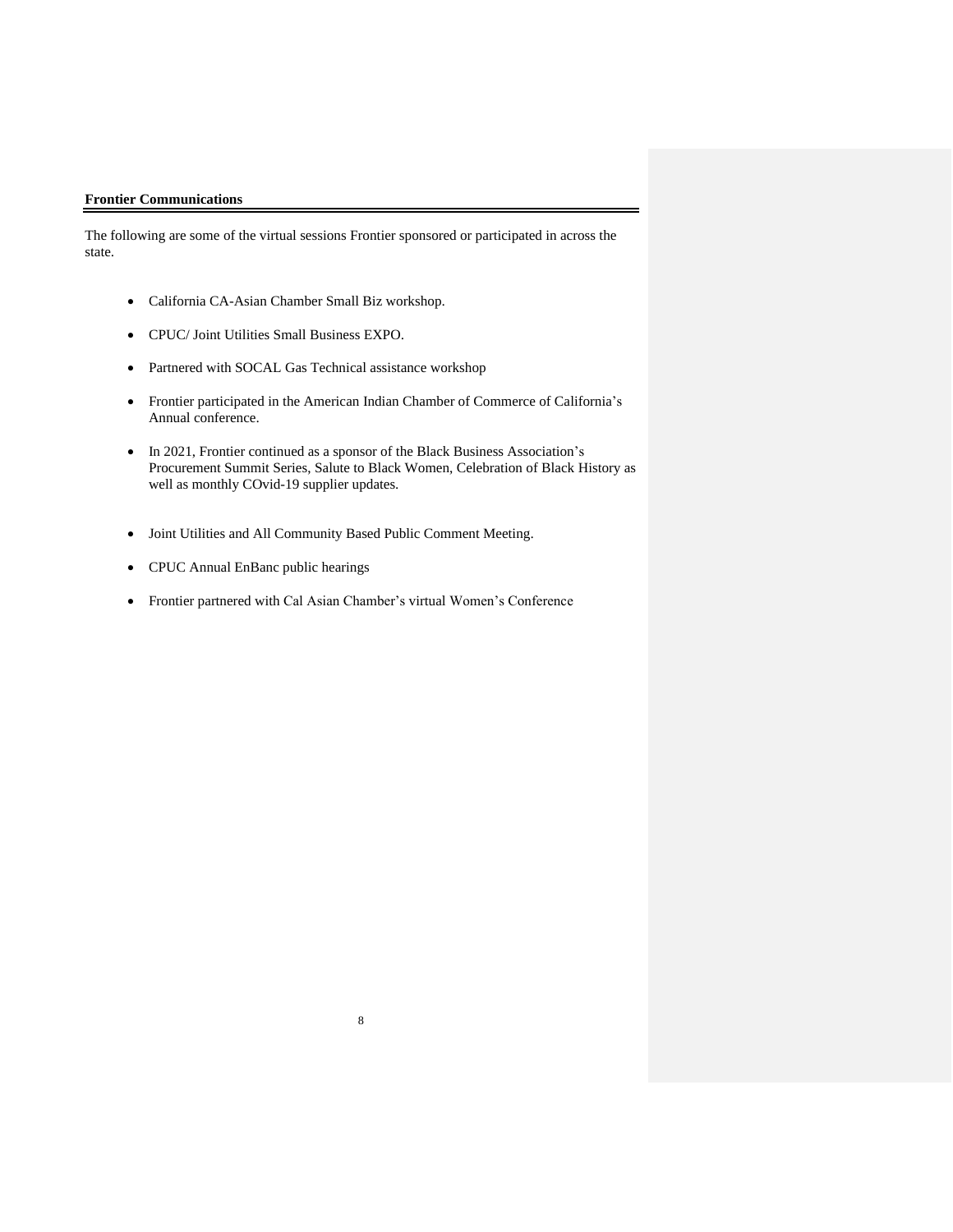# **9.1.2 WMDVLGBTBE Annual Results by Ethnicity**

|                |                           |                                    |                                                                                                                                                                                                                                                                     | <b>ATTACHMENT C</b>                           |                | Page 2               |        |
|----------------|---------------------------|------------------------------------|---------------------------------------------------------------------------------------------------------------------------------------------------------------------------------------------------------------------------------------------------------------------|-----------------------------------------------|----------------|----------------------|--------|
|                | <b>Name of Utility</b>    |                                    |                                                                                                                                                                                                                                                                     | 2021 of Report                                |                | G.O. #156 Sec. 9.1.2 |        |
|                |                           |                                    |                                                                                                                                                                                                                                                                     | <b>WMDVLGBTBE Annual Results by Ethnicity</b> |                |                      |        |
|                |                           |                                    |                                                                                                                                                                                                                                                                     |                                               | 2021 of Report |                      |        |
|                |                           |                                    |                                                                                                                                                                                                                                                                     | <b>Direct</b>                                 | Sub            | <b>Total \$</b>      | %      |
| $\mathbf{1}$   |                           | Asian Pacific American             |                                                                                                                                                                                                                                                                     | \$1,958,080                                   | \$842,973      | \$2,801,053          | 0.95%  |
| $\overline{2}$ |                           | African American                   |                                                                                                                                                                                                                                                                     | \$512,112                                     | \$149,745      | \$661,857            | 0.22%  |
| $\overline{3}$ | <b>Minority</b>           | Hispanic American                  |                                                                                                                                                                                                                                                                     | \$43,315,995                                  | \$0            | \$43,315,995         | 14.65% |
| $\overline{4}$ | Male                      | Native American                    |                                                                                                                                                                                                                                                                     | \$0                                           | \$0            | \$0                  | 0.00%  |
| 5              |                           | <b>Total Minority Male</b>         |                                                                                                                                                                                                                                                                     | \$45,786,187                                  | \$992,718      | \$46,778,905         | 15.82% |
| $\overline{6}$ |                           | Asian Pacific American             |                                                                                                                                                                                                                                                                     | \$0                                           | \$2,279,887    | \$2,279,887          | 0.77%  |
| $\overline{7}$ |                           | African American                   |                                                                                                                                                                                                                                                                     | \$0                                           | \$0            | \$0                  | 0.00%  |
| $\overline{8}$ | <b>Minority</b><br>Female | Hispanic American                  |                                                                                                                                                                                                                                                                     | \$7,388,926                                   | \$3,346        | \$7,392,272          | 2.50%  |
| $\overline{9}$ |                           | Native American                    |                                                                                                                                                                                                                                                                     | \$0                                           | \$0            | \$0                  | 0.00%  |
| 10             |                           | <b>Total Minority Female</b>       |                                                                                                                                                                                                                                                                     | \$7,388,926                                   | \$2,283,233    | \$9,672,159          | 3.27%  |
|                |                           |                                    |                                                                                                                                                                                                                                                                     |                                               |                |                      |        |
| 11             |                           |                                    | <b>Total Minority Business Enterprise (MBE)</b>                                                                                                                                                                                                                     | \$53,175,113                                  | \$3,275,951    | \$56,451,064         | 19.10% |
| 12             |                           |                                    | Women Business Enterprise (WBE)                                                                                                                                                                                                                                     | \$26,833,474                                  | \$26,389,181   | \$53,222,655         | 18.00% |
| 13             |                           |                                    | Lesbian, Gay, Bisexual, Transgender<br><b>Business Enterprise (LGBTBE)</b>                                                                                                                                                                                          | \$0                                           | \$0            | \$0                  | 0.00%  |
| 14             |                           | Enterprise (DVBE)                  | Disabled Veteran Business                                                                                                                                                                                                                                           | \$2,965,908                                   | \$1,354,218    | \$4,320,126          | 1.46%  |
| 15             |                           | Other $8(a)^*$                     |                                                                                                                                                                                                                                                                     | \$0                                           | \$0            | \$0                  | 0.00%  |
| 16             |                           |                                    | <b>TOTAL WMDVLGBTBE</b>                                                                                                                                                                                                                                             | \$82,974,495                                  | \$31,019,350   | \$113,993,845        | 38.56% |
|                | 17 Net Procurement**      |                                    | \$<br>295,576,694                                                                                                                                                                                                                                                   |                                               |                |                      |        |
|                |                           | <b>Direct - DIRECT PROCUREMENT</b> | NOTE: * FIRMS CLASSIFIED AS 8(a) OF SMALL BUSINESS ADMINISTRATION INCLUDES NON-WMDVLGBTBE<br>** NET PROCUREMENT INCLUDES PURCHASE ORDER, NON-PURCHASE ORDER, AND CREDIT CARD DOLLARS<br><b>Sub - SUBCONTRACTOR PROCUREMENT</b><br>% - PERCENTAGE OF NET PROCUREMENT |                                               |                |                      |        |
|                |                           |                                    |                                                                                                                                                                                                                                                                     |                                               |                |                      |        |

9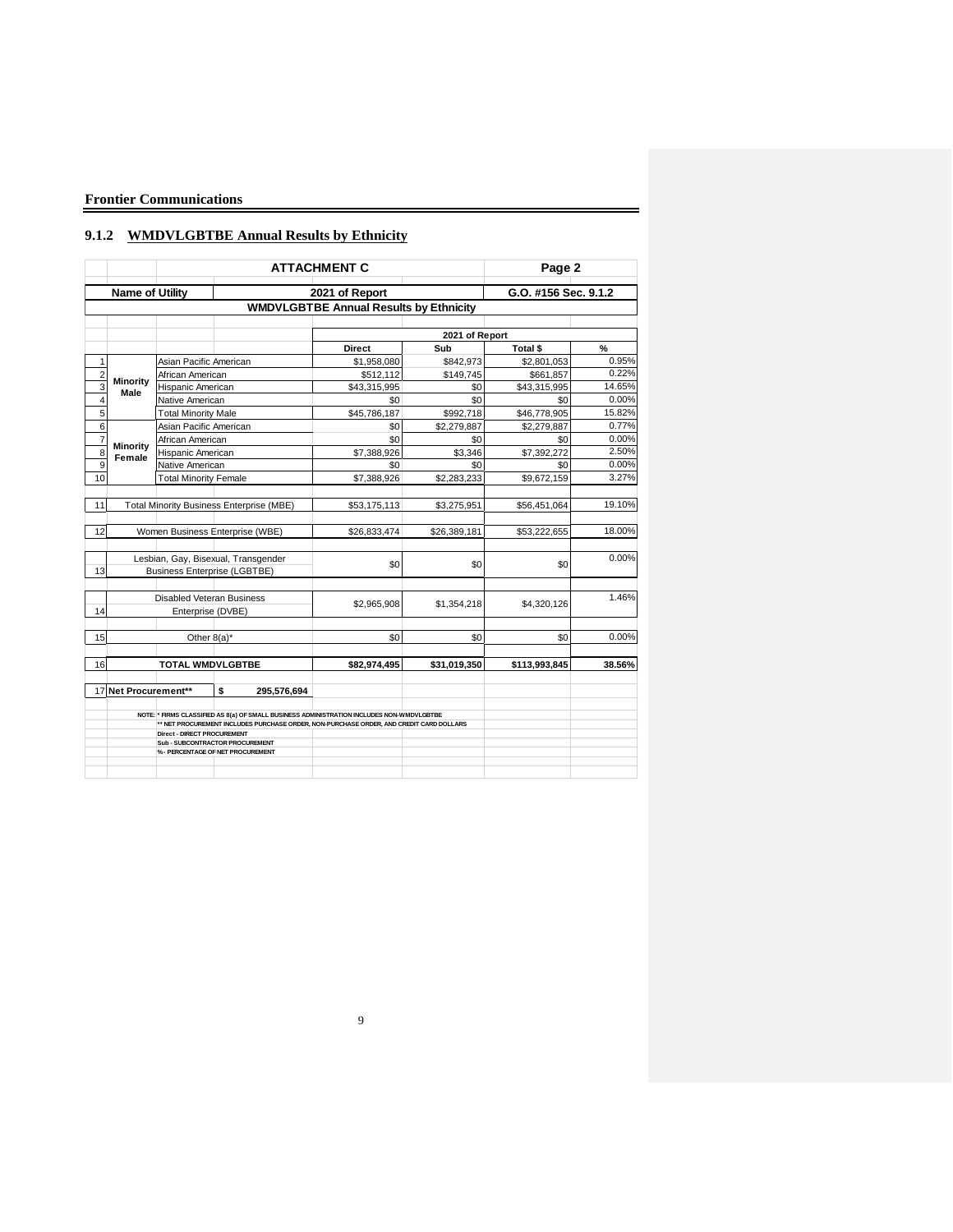|                |                                                   |                              |                                                                                                                                                                                     |               | <b>ATTACHMENT C</b> |       |                 |        | Page 3               |        |
|----------------|---------------------------------------------------|------------------------------|-------------------------------------------------------------------------------------------------------------------------------------------------------------------------------------|---------------|---------------------|-------|-----------------|--------|----------------------|--------|
|                | Name of Utility                                   |                              |                                                                                                                                                                                     |               | 2021 of Report      |       |                 |        | G.O. #156 Sec. 9.1.2 |        |
|                |                                                   |                              | WMDVLGBTBE Direct Procurement by Product and Service Categories                                                                                                                     |               |                     |       |                 |        |                      |        |
|                |                                                   |                              |                                                                                                                                                                                     |               | <b>Products</b>     |       | <b>Services</b> |        | <b>Total</b>         |        |
|                |                                                   |                              |                                                                                                                                                                                     |               | \$                  | %     | \$              | %      | \$                   | %      |
| 1              |                                                   | Asian Pacific American       |                                                                                                                                                                                     | Direct        | 1,741,752           | 0.59% | \$216,328       | 0.07%  | 1,958,080            | 0.66%  |
| $\overline{c}$ |                                                   | African American             |                                                                                                                                                                                     | <b>Direct</b> | $\Omega$            | 0.00% | \$512,112       | 0.17%  | 512,112              | 0.17%  |
| 3              | Minority<br>Male                                  | Hispanic American            |                                                                                                                                                                                     | <b>Direct</b> | 1,215,557           | 0.41% | \$42,100,438    | 14.24% | 43,315,995           | 14.65% |
| $\overline{4}$ |                                                   | Native American              |                                                                                                                                                                                     | Direct        | $\mathbf 0$         | 0.00% | \$0             | 0.00%  | $\Omega$             | 0.00%  |
| $\overline{5}$ |                                                   | <b>Total Minority Male</b>   |                                                                                                                                                                                     | Direct        | 2,957,309           | 1.00% | \$42,828,878    | 14.49% | 45.786.187           | 15.49% |
| 6              |                                                   | Asian Pacific American       |                                                                                                                                                                                     | <b>Direct</b> | $\pmb{0}$           | 0.00% | \$0             | 0.00%  | $\mathbf 0$          | 0.00%  |
| $\overline{7}$ | Minority                                          | African American             |                                                                                                                                                                                     | <b>Direct</b> | $\mathbf 0$         | 0.00% | \$0             | 0.00%  | $\Omega$             | 0.00%  |
| 8              | Female                                            | Hispanic American            |                                                                                                                                                                                     | Direct        | $\mathbf 0$         | 0.00% | \$7,388,926     | 2.50%  | \$7,388,926          | 2.50%  |
| 9              |                                                   | Native American              |                                                                                                                                                                                     | Direct        | $\mathbf 0$         | 0.00% | \$0.00          | \$0    | $\Omega$             | 0.00%  |
| 10             |                                                   | <b>Total Minority Female</b> |                                                                                                                                                                                     | Direct        | $\mathbf 0$         | 0.00% | \$7,388,926     | 2.50%  | 7,388,926            | 2.50%  |
| 11             |                                                   |                              | <b>Total Minority Business Enterprise (MBE)</b>                                                                                                                                     | Direct        | \$2,957,309         | 1.00% | \$50,217,804    | 16.99% | \$53,175,113         | 17.99% |
| 12             |                                                   |                              | Women Business Enterprise (WBE)                                                                                                                                                     | <b>Direct</b> | \$21,852,729        | 7.38% | \$4,980,745     | 1.70%  | \$26,833,474         | 9.08%  |
| 13             |                                                   | Enterprise (LGBTBE)          | Lesbian, Gay, Bisexual, Transgender Business                                                                                                                                        | Direct        | \$0                 | 0.00% | \$0             | 0.00%  | \$0                  | 0.00%  |
|                |                                                   |                              | 14 Disabled Veteran Business Enterprise (DVBE) Direct                                                                                                                               |               | \$11,057            | 0.00% | \$2,954,851     | 0.99%  | \$2,965,908          | 1.00%  |
| 15             |                                                   | Other $8(a)^*$               |                                                                                                                                                                                     | Direct        | \$0                 | 0.00% | \$0             | 0.00%  | \$0                  | 0.00%  |
| 16             |                                                   |                              | <b>TOTAL WMDVLGBTBE</b>                                                                                                                                                             | <b>Direct</b> | \$24.821.095        | 8.39% | \$58,153,400    | 19.67% | \$82.974.495         | 28.07% |
|                |                                                   |                              |                                                                                                                                                                                     |               |                     |       |                 |        |                      |        |
|                | <b>Total Product</b><br>17 Procurement            |                              | \$24,821,095                                                                                                                                                                        |               |                     |       |                 |        |                      |        |
|                | <b>Total Service</b>                              |                              |                                                                                                                                                                                     |               |                     |       |                 |        |                      |        |
|                | 18 Procurement                                    |                              | \$58,153,400                                                                                                                                                                        |               |                     |       |                 |        |                      |        |
|                | 19 Net Procurement**                              |                              | \$<br>295,576,694                                                                                                                                                                   |               |                     |       |                 |        |                      |        |
|                | <b>Total Number of</b><br><b>WMDVLGBTBEs that</b> |                              |                                                                                                                                                                                     |               |                     |       |                 |        |                      |        |
|                | 20 Received Direct Spend                          |                              | 66                                                                                                                                                                                  |               |                     |       |                 |        |                      |        |
|                |                                                   | Direct - DIRECT PROCUREMENT  | NOTE * FIRMS CLASSIFIED AS 8(a) OF SMALL BUSINESS ADMINISTRATION INCLUDES NON-WMDVLGBTBE<br>** NET PROCUREMENT INCLUDES PURCHASE ORDER, NON-PURCHASE ORDER, AND CREDIT CARD DOLLARS |               |                     |       |                 |        |                      |        |
|                |                                                   |                              | Sub - SUBCONTRACTOR PROCUREMENT<br>% - PERCENTAGE OF NET PROCUREMENT                                                                                                                |               |                     |       |                 |        |                      |        |
|                |                                                   |                              |                                                                                                                                                                                     |               |                     |       |                 |        |                      |        |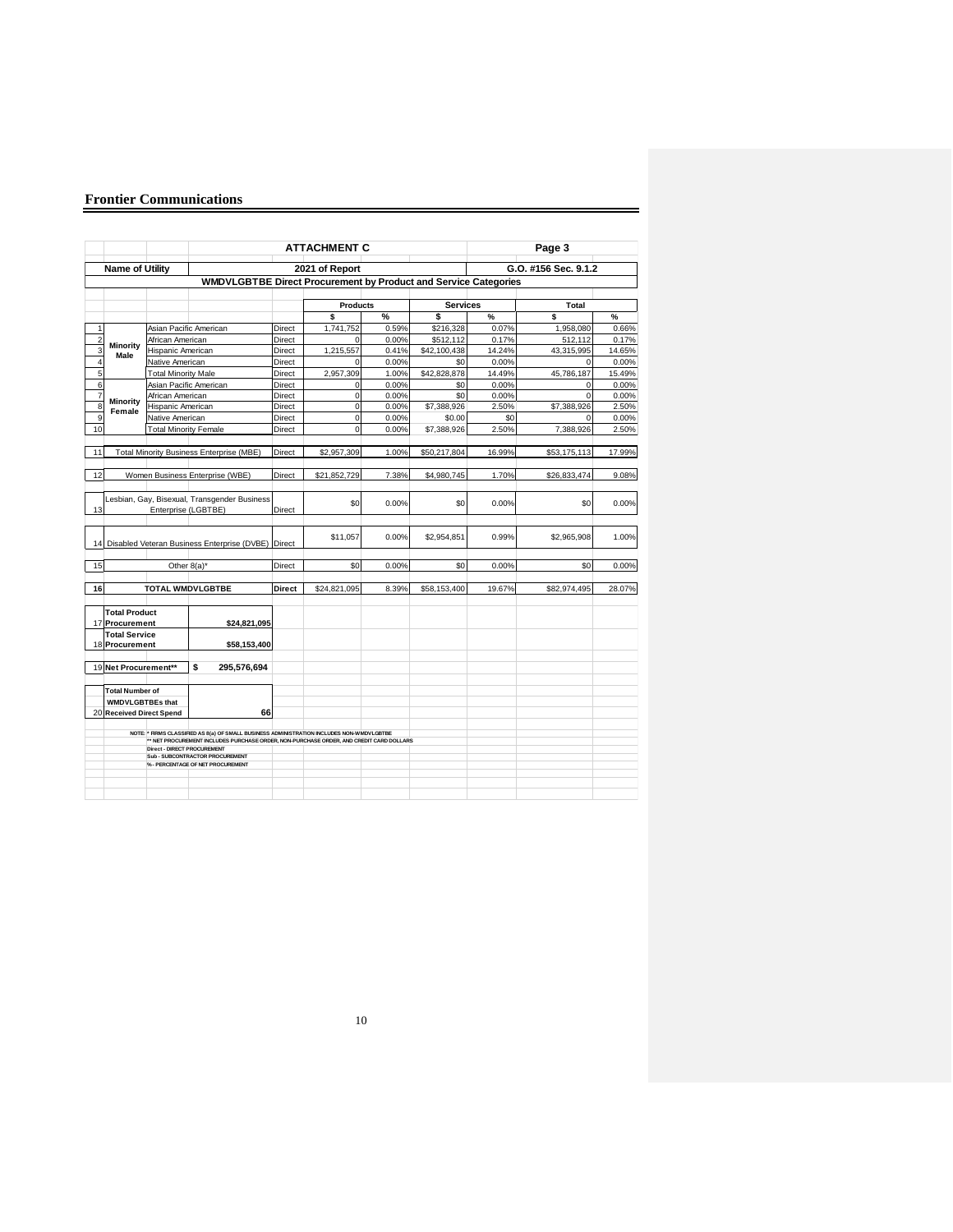|                |                        |                                    |                                                                                            |     | <b>ATTACHMENT C</b>  |       |                 |       |                      |        |
|----------------|------------------------|------------------------------------|--------------------------------------------------------------------------------------------|-----|----------------------|-------|-----------------|-------|----------------------|--------|
|                | <b>Name of Utility</b> |                                    |                                                                                            |     | 2021 of Report       |       |                 |       | G.O. #156 Sec. 9.1.2 |        |
|                |                        |                                    | WMDVLGBTBE Subcontractor Procurement by Product and Service Categories                     |     |                      |       |                 |       |                      |        |
|                |                        |                                    |                                                                                            |     |                      |       | <b>Services</b> |       |                      |        |
|                |                        |                                    |                                                                                            |     | <b>Products</b><br>Ś |       | \$              |       | <b>Total</b><br>\$   | %      |
| 1              |                        |                                    | Asian Pacific American                                                                     | Sub | 842.973              | 0.28% | \$0             | 0.00% | 842,973              | 0.28%  |
| $\overline{c}$ |                        | African American                   |                                                                                            | Sub | $\mathbf 0$          | 0.00% | \$149,745       | 0.05% | 149,745              | 0.05%  |
| 3              | <b>Minority</b>        | Hispanic American                  |                                                                                            | Sub | $\mathbf 0$          | 0.00% | \$0             | 0.00% | $\Omega$             | 0.00%  |
| $\overline{4}$ | Male                   | Native American                    |                                                                                            | Sub | $\Omega$             | 0.00% | \$0             | 0.00% | $\Omega$             | 0.00%  |
| 5              |                        | <b>Total Minority Male</b>         |                                                                                            | Sub | 842.973              | 0.28% | \$149,745       | 0.05% | 992.718              | 0.33%  |
| 6              |                        |                                    | Asian Pacific American                                                                     | Sub | 2.279.887            | 0.77% | \$0             | 0.00% | 2,279,887            | 0.77%  |
| $\overline{7}$ |                        | African American                   |                                                                                            | Sub | $\Omega$             | 0.00% | \$0             | 0.00% | \$0.00               | 0.00%  |
| 8              | <b>Minority</b>        | Hispanic American                  |                                                                                            | Sub | \$3,346              | 0.00% | \$0             | 0.00% | 3.346                | 0.00%  |
| $\overline{9}$ | Female                 | Native American                    |                                                                                            | Sub | $\Omega$             | 0.00% | \$0             | 0.00% | $\Omega$             | 0.00%  |
| 10             |                        |                                    | <b>Total Minority Female</b>                                                               | Sub | 2.283.233            | 0.77% | \$0             | 0.00% | 2.283.233            | 0.77%  |
|                |                        |                                    |                                                                                            |     |                      |       |                 |       |                      |        |
| 11             |                        |                                    | <b>Total Minority Business Enterprise (MBE)</b>                                            | Sub | \$3,126,206          | 1.05% | \$149,745       | 0.05% | 3,275,951            | 1.10%  |
|                |                        |                                    |                                                                                            |     |                      |       |                 |       |                      |        |
| 12             |                        |                                    | Women Business Enterprise (WBE)                                                            | Sub | \$14,646,507         | 4.95% | \$11,742,674    | 3.97% | 26,389,181           | 8.92%  |
|                |                        |                                    |                                                                                            |     |                      |       |                 |       |                      |        |
|                |                        |                                    | Lesbian, Gay, Bisexual, Transgender Business                                               |     | \$0.00               | 0.00% | \$0.00          | 0.00% | $\Omega$             | 0.00%  |
| 13             |                        |                                    | Enterprise (LGBTBE)                                                                        | Sub |                      |       |                 |       |                      |        |
|                |                        |                                    |                                                                                            |     |                      |       |                 |       |                      |        |
|                |                        |                                    |                                                                                            |     | \$0.00               | 0.00% | \$1,354,218     | 0.46% | 1,354,218            | 0.46%  |
|                |                        |                                    | 14 Disabled Veteran Business Enterprise (DVBE) Sub                                         |     |                      |       |                 |       |                      |        |
|                |                        |                                    |                                                                                            |     |                      |       |                 |       |                      |        |
| 15             |                        |                                    | Other 8(a)*                                                                                | Sub | \$0.00               | 0.00% | \$0             | 0.00% | $\Omega$             | 0.00%  |
|                |                        |                                    |                                                                                            |     |                      |       |                 |       |                      |        |
| 16             |                        |                                    | <b>TOTAL WMDVLGBTBE</b>                                                                    | Sub | \$17,772,713         | 6.00% | \$13,246,637    | 4.49% | 31,019,350           | 10.49% |
|                |                        |                                    |                                                                                            |     |                      |       |                 |       |                      |        |
|                | <b>Total Product</b>   |                                    |                                                                                            |     |                      |       |                 |       |                      |        |
|                | 17 Procurement         |                                    | \$17,772,713                                                                               |     |                      |       |                 |       |                      |        |
|                | <b>Total Service</b>   |                                    |                                                                                            |     |                      |       |                 |       |                      |        |
|                | 18 Procurement         |                                    | \$13,246,637                                                                               |     |                      |       |                 |       |                      |        |
|                | 19 Net Procurement**   |                                    | S<br>296,415,746                                                                           |     |                      |       |                 |       |                      |        |
|                |                        |                                    |                                                                                            |     |                      |       |                 |       |                      |        |
|                |                        |                                    | NOTE: * FIRMS CLASSIFIED AS 8(a) OF SMALL BUSINESS ADMINISTRATION INCLUDES NON-WIMDVLGBTBE |     |                      |       |                 |       |                      |        |
|                |                        |                                    | ** NET PROCUREMENT INCLUDES PURCHASE ORDER, NON-PURCHASE ORDER, AND CREDIT CARD DOLLARS    |     |                      |       |                 |       |                      |        |
|                |                        | <b>Direct - DIRECT PROCUREMENT</b> | <b>Sub - SUBCONTRACTOR PROCUREMENT</b>                                                     |     |                      |       |                 |       |                      |        |
|                |                        |                                    | % - PERCENTAGE OF NET PROCUREMENT                                                          |     |                      |       |                 |       |                      |        |
|                |                        |                                    |                                                                                            |     |                      |       |                 |       |                      |        |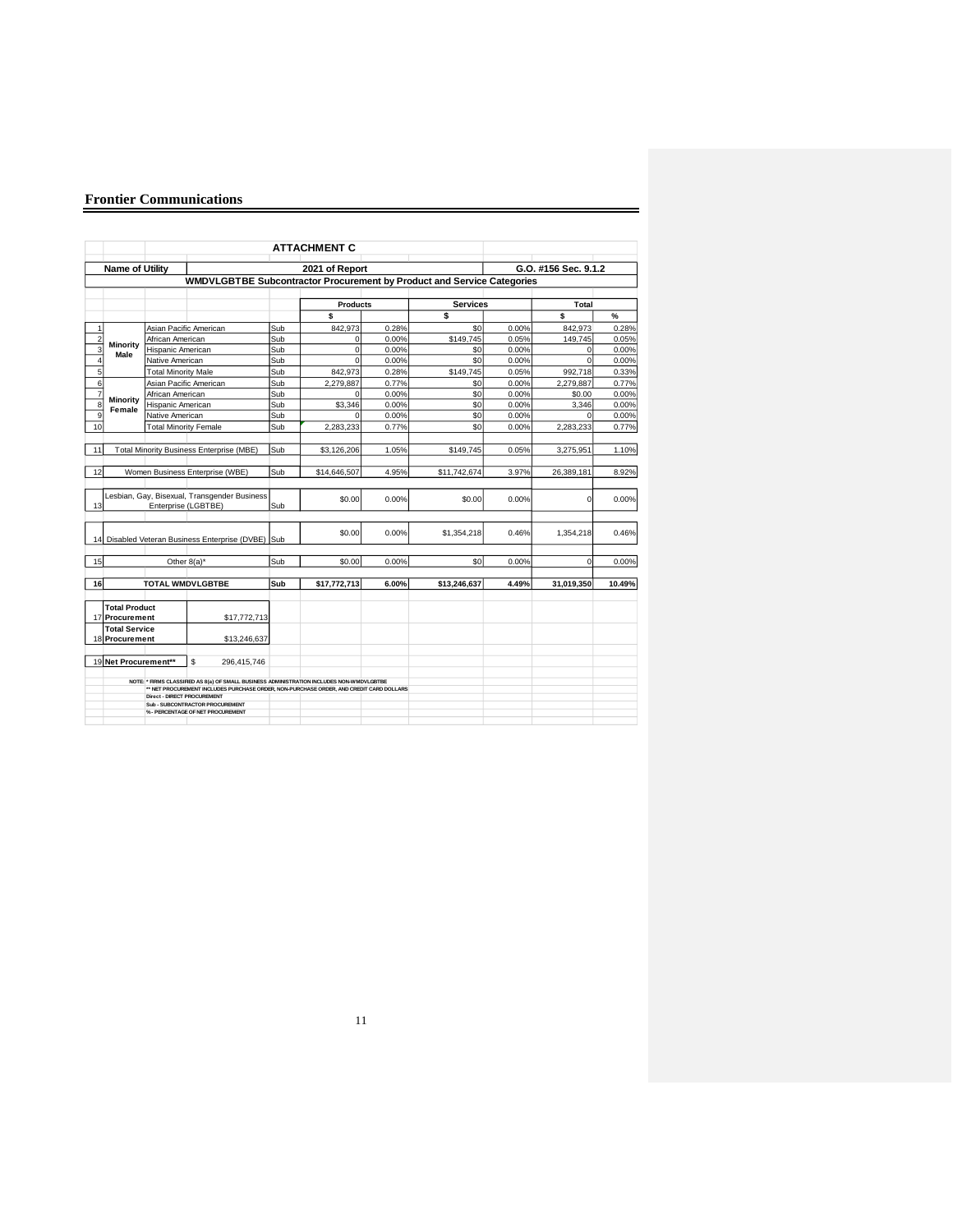|                                                 |                           |                               |              |                         |              |                                                          |                    | <b>ATTACHMENT C</b>            |              |                     |                     |                        | Page 5                      |              |                      |                      |
|-------------------------------------------------|---------------------------|-------------------------------|--------------|-------------------------|--------------|----------------------------------------------------------|--------------------|--------------------------------|--------------|---------------------|---------------------|------------------------|-----------------------------|--------------|----------------------|----------------------|
| <b>Frontier Communications</b>                  |                           |                               |              |                         |              |                                                          |                    | 2021 of Report                 |              |                     |                     |                        | G. O. #156 Sec 9.1.2        |              |                      |                      |
|                                                 |                           |                               |              |                         |              | WMDVLGBTBE Procurement by Standard Industrial Categories |                    |                                |              |                     |                     |                        |                             |              |                      |                      |
|                                                 |                           |                               |              |                         |              |                                                          |                    |                                |              |                     |                     |                        |                             |              |                      |                      |
|                                                 |                           |                               |              |                         |              |                                                          |                    |                                |              |                     |                     | Lesbian, Gay,          |                             |              |                      |                      |
|                                                 |                           |                               |              |                         |              |                                                          |                    |                                |              |                     |                     | <b>Bisexual</b>        | <b>Disabled</b>             |              |                      |                      |
|                                                 |                           |                               |              |                         |              |                                                          |                    |                                |              | <b>Minority</b>     | Women               | Transgender            | <b>Veterans</b>             |              |                      |                      |
|                                                 |                           | <b>Asian Pacific American</b> |              | <b>African American</b> |              |                                                          |                    |                                |              | <b>Business</b>     | <b>Business</b>     | <b>Business</b>        | <b>Business</b>             |              | Total                | Total                |
| <b>SIC Category</b>                             |                           | Male                          | Female       | Male                    | Female       | <b>Hispanic American</b><br>Male                         | Female             | <b>Native American</b><br>Male | Female       | Enterprise<br>(MBE) | Enterprise<br>(WBE) | Enterprise<br>(LGBTBE) | <b>Enterprise</b><br>(DVBE) | Other 8(a)*  | <b>WMDVLGBTBE</b>    | <b>Dollars</b>       |
| Category 15 - Building Construction -           |                           | \$146,735                     | \$0          | \$0                     | \$0          | \$26,102,272                                             | \$7,005,151        | \$0                            | \$0          | \$33,254,158        | \$450,212           | \$0                    | \$662,419                   | \$0          | \$34,366,789         | \$34,366,789         |
| <b>General Construction, Operative Builders</b> | $\frac{1}{2}$             | 0.04%                         | 0.00%        | 0.00%                   | 0.00%        | 8.83%                                                    | 2.36%              | 0.00%                          | 0.00%        | 11.25%              | 0.15%               | 0.00%                  | 0.22%                       | 0.00%        | 11.63%               | 11.63%               |
|                                                 |                           | \$0                           | \$0          | \$0                     | \$0          | \$15,998,166                                             | \$0                | \$0                            | \$0          | \$15,998,166        | \$8,447,804         | \$0                    | \$0                         | \$0          | \$24,445,970         | \$24,445,970         |
| Category 81 - Cable TV services                 |                           | 0.00%                         | 0.00%        | 0.00%                   | 0.00%        | 5.41%                                                    | 0.00%              | 0.00%                          | 0.00%        | 5.41%               | 2.86%               | 0.00%                  | 0.00%                       | 0.00%        | 8.27%                | 8.27%                |
| <b>Category 47 - Transportation Services</b>    |                           | \$0                           | \$0          | \$0                     | \$0          | \$0                                                      | \$0                | \$0                            | \$0          | \$0                 | \$10,619            | \$0                    | \$0                         | \$0          | \$10.619             | \$10,619             |
|                                                 |                           | 0.00%                         | 0.00%        | 0.00%                   | 0.00%        | 0.00%                                                    | 0.00%              | 0.00%                          | 0.00%        | 0.00%               | 0.00%               | 0.00%                  | 0.00%                       | 0.00%        | 0.00%                | 0.00%                |
| Category 48 - Business Consulting Services, \$  |                           | \$1,950                       | \$0          | \$0                     | \$0          | \$0                                                      | \$2,537            | \$0                            | \$0          | \$4,487             | \$1,440             | \$0                    | \$0                         | \$0          | \$5,927              | \$5,927              |
| Not Elsewhere Classified                        |                           | 0.00%                         | 0.00%        | 0.00%                   | 0.00%        | 0.00%                                                    | 0.00%              | 0.00%                          | 0.00%        | 0.00%               | 0.00%               | 0.00%                  | 0.00%                       | 0.00%        | 0.00%                | 0.00%                |
| Category 75 - Repair and Service                |                           | \$0                           | SO           | \$5,937                 | \$0          | \$0                                                      | \$0                | \$0                            | \$0          | \$5,937             | \$7,034             | \$0                    | \$0                         | \$0          | \$12,971             | \$12,97              |
|                                                 |                           | 0.00%                         | 0.00%        | 0.00%                   | 0.00%        | 0.00%                                                    | 0.00%              | 0.00%                          | 0.00%        | 0.00%               | 0.00%               | 0.00%                  | 0.00%                       | 0.00%        | 0.00%                | 0.00%                |
| <b>Category 73- Business Services</b>           | $s$ s                     | 335                           | \$0          | \$0                     | 0.0%         | 0.0%                                                     | \$0                | \$0                            | \$0          | \$335               | 13,135,466          | \$0                    | 0.0%                        |              | \$0 \$ 13,135,801    | 13,135,801<br>s      |
|                                                 |                           | 0.00%                         | 0.00%        | 0.00%                   | 0.00%        | 0.00%                                                    | 0.00%              | 0.00%                          | 0.00%        | 0.00%               | 4.44%               | 0.00%                  | 0.00%                       | 0.00%        | 4.44%                | 4.44%                |
| Category 72 - Logistics & Shipping              | İs                        | \$0                           | \$0          | \$0                     | \$0          | \$6,085                                                  | \$0                | \$0                            | \$0          | \$6,085             | \$3.617.255         | \$0                    | \$0                         | \$0          | \$3,623,340          | \$3,623,340          |
|                                                 |                           | 0.00%                         | 0.00%        | 0.00%                   | 0.00%        | 0.00%                                                    | 0.00%              | 0.00%                          | 0.00%        | 0.00%               | 1.22%               | 0.00%                  | 0.00%                       | 0.00%        | 1.23%                | 1.23%                |
| Category 94 - HR solutions                      | ls                        | \$67,308                      | \$0<br>0.00% | \$0<br>0.00%            | \$0          | \$0                                                      | \$0                | \$0                            | \$0          | \$67,308            | \$0<br>0.00%        | \$0                    | \$0                         | \$0          | \$67,308             | \$67,308             |
|                                                 |                           | 0.02%<br>\$0                  | SO           | \$354.451               | 0.00%<br>\$0 | 0.00%<br>\$0                                             | 0.00%<br>\$381,238 | 0.00%<br>\$0                   | 0.00%<br>\$0 | 0.02%<br>\$735,689  | \$871,084           | 0.00%<br>\$0           | 0.00%<br>\$0                | 0.00%<br>\$0 | 0.02%<br>\$1,606,773 | 0.02%<br>\$1,606,773 |
| <b>Category 87 - Facilities</b>                 |                           | 0.00%                         | 0.00%        | 0.12%                   | 0.00%        | 0.00%                                                    | 0.13%              | 0.00%                          | 0.00%        | 0.25%               | 0.29%               | 0.00%                  | 0.00%                       | 0.00%        | 0.54%                | 0.54%                |
| Category 36 - Engineering & Maintenance         |                           | \$0.00                        |              | \$0 \$151,724           |              | \$898,741                                                | \$0                | \$0                            | \$0          | \$1,050,465         | \$0                 | \$0                    | \$10.292                    | sols         | 1.060.757            | 1.060.757<br>١s      |
| <b>Services</b>                                 |                           | 0.00%                         | 0.00%        | 0.05%                   | 0.00%        | 0.30%                                                    | 0.00%              | 0.00%                          | 0.00%        | 0.36%               | 0.00%               | 0.00%                  | 0.00%                       | 0.00%        | 0.36%                | 0.36%                |
|                                                 |                           | \$0.00                        | \$0          | \$0                     | 0.0%         | \$0                                                      | \$0                | \$0                            | \$0          | \$0                 | \$0                 | \$0                    | \$0                         | sol s        | 174,650 S            | 174,650              |
| Category 37- Auto Supplies                      |                           | 0.00%                         | 0.00%        | 0.00%                   | 0.00%        | 0.00%                                                    | 0.00%              | 0.00%                          | 0.00%        | 0.00%               | 0.00%               | 0.00%                  | 0.00%                       | 0.00%        | 0.05%                | 0.05%                |
| Category 42 - Prof Equipment and Supplies       | $s$ $s$                   | ,741,752                      | \$0          | \$0                     | 0.0%         | \$310,731                                                | \$0                | \$0                            | \$0          | \$2,052,483         | \$117,910           | \$0                    | \$2,293,197                 | $$0\,$ s     | 4.463.590            | 4.463.590            |
|                                                 |                           | 0.59%                         | 0.00%        | 0.00%                   | 0.00%        | 0.10%                                                    | 0.00%              | 0.00%                          | 0.00%        | 0.69%               | 0.03%               | 0.00%                  | 0.77%                       | 0.00%        | 1.51%                | 1.51%                |
|                                                 |                           |                               |              |                         |              |                                                          |                    |                                |              |                     |                     |                        |                             |              |                      |                      |
| <b>TOTAL</b>                                    | l\$                       | \$1,958,080                   | \$0          | \$512,112               | \$0          | \$43,315,995                                             | \$7,388,926 \$     |                                | \$0          | \$53,175,113        | \$26,833,474        | $\Omega$               | \$2,965,908                 |              | 0 \$ 82,974,495      | 82.974.495<br>.s     |
|                                                 | $\mathsf{P}_{\mathsf{A}}$ | 0.66%                         | 0.00%        | 0.17%                   | 0.00%        | 14.65%                                                   | 2.50%              | 0.00%                          | $0.00\%$     | 17.99%              | 9.08%               | 0.00%                  | 1.00%                       | $\Omega$     | 28.07%               | 28.07%               |

| <b>Total Product Procurement</b> | \$24,821,095  |
|----------------------------------|---------------|
| <b>Total Service Procurement</b> | \$58,153,400  |
|                                  |               |
| Net Procurement***               | \$295,576,694 |

**NOTE:\*FIRMS WITH MULIT MINORITY OWNERSHIP STATUS**

**\*\*FIRMS CLASSIFIED AS 8(a) OF SMALL BUSINESS ADMINISTRATION INCLUDES NON-WMDVLGBTBE**

**\*\*\*NET PROCUREMENT INCLUDES PURCHASE ORDER, NON-PURCHASE ORDER, AND CREDIT CARD DOLLARS**

**TOTAL DOLLARS - TOTAL PROCUREMENT DOLLAR AMOUNT IN THE SPECIFIC SIC CATEGORY** 

**% - PERCENTAGE OF TOTAL DOLLARS**

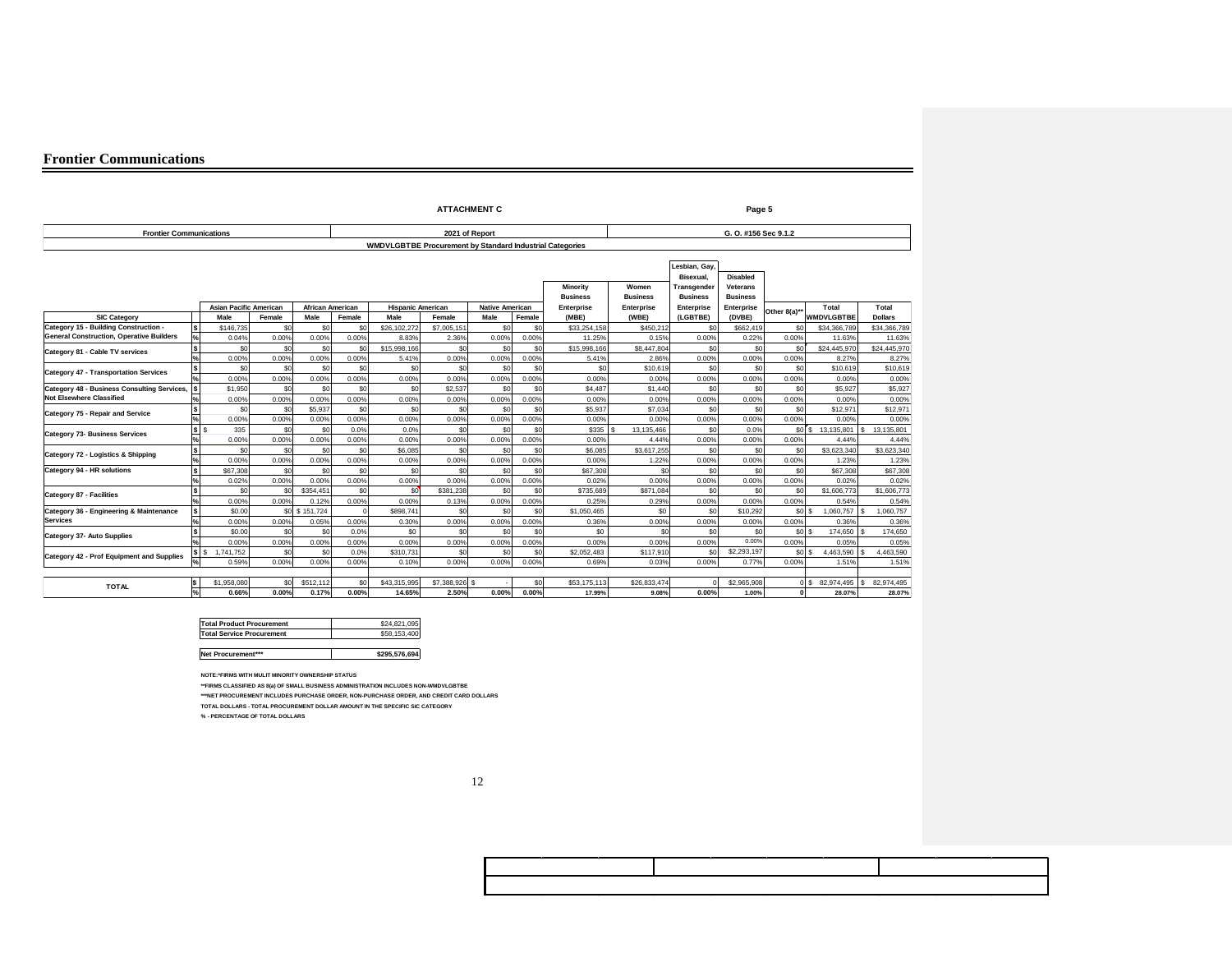|                      |                                |                 |                                                                                           |                |             | <b>ATTACHMENT C</b>                                                      |                |                |                                                  |                |              |                    |
|----------------------|--------------------------------|-----------------|-------------------------------------------------------------------------------------------|----------------|-------------|--------------------------------------------------------------------------|----------------|----------------|--------------------------------------------------|----------------|--------------|--------------------|
|                      | <b>Frontier Communications</b> |                 |                                                                                           |                |             | 2021 of Report                                                           |                |                | G. O. #156 Sec 9.1.2 (D.11-05-019 & D.06-11-028) |                |              |                    |
|                      |                                |                 |                                                                                           |                |             | Number of WMDVLGBTBE Suppliers and Revenue Reported to the Clearinghouse |                |                |                                                  |                |              |                    |
|                      |                                |                 |                                                                                           |                |             |                                                                          |                |                |                                                  |                |              |                    |
|                      |                                |                 |                                                                                           |                |             |                                                                          |                |                |                                                  |                |              |                    |
|                      |                                |                 |                                                                                           |                |             | Data on Number of Suppliers                                              |                |                |                                                  |                |              |                    |
|                      |                                |                 | <b>Revenue Reported to CHS</b>                                                            |                |             |                                                                          |                |                | Utility-Specific 2020 Summary                    |                |              |                    |
| # WMDVLGRTREs        | <b>MRF</b>                     | <b>WRF</b>      | LGRTRE                                                                                    | <b>DVRF</b>    | Other 8(a)* | <b>Grand Total</b>                                                       | <b>MRF</b>     | WRF            | <b>LGRTRF</b>                                    | <b>DVRF</b>    | Other 8(a)*  | <b>Grand Total</b> |
| Under \$1 million    | 5                              | $\Omega$        | $\Omega$                                                                                  | $\mathbf{d}$   | $\Omega$    | 9                                                                        | 5              | $\Omega$       | $\Omega$                                         | 1              | $\Omega$     | 6                  |
| Under \$5 million    | 11                             | 23              | $^{\circ}$                                                                                | 3              | $^{\circ}$  | 37                                                                       | 11             | 6              | $^{\circ}$                                       | 1              | $^{\circ}$   | 27                 |
| Under \$10 million   | $\overline{2}$                 | $\overline{7}$  | $\Omega$                                                                                  | $\overline{2}$ | $^{\circ}$  | 11                                                                       | $\overline{7}$ | 12             | $\circ$                                          | $\overline{1}$ | $^{\circ}$   | 11                 |
| Above \$10 million   | $\overline{2}$                 | 10 <sub>1</sub> | $\Omega$                                                                                  | $\Omega$       | $\Omega$    | 12                                                                       | 13             | $\mathbf{R}$   | $\Omega$                                         | 5.             | $\Omega$     | 23                 |
| <b>TOTAL</b>         | 26                             | 76              | $\Omega$                                                                                  | 24             | $\circ$     | 69                                                                       | 16             | 26             | $^{\circ}$                                       | $\mathbf{Q}$   | $\Omega$     | 66                 |
|                      |                                |                 |                                                                                           |                |             |                                                                          |                |                |                                                  |                |              |                    |
|                      |                                |                 |                                                                                           |                |             |                                                                          |                |                |                                                  |                |              |                    |
|                      |                                |                 |                                                                                           |                |             | <b>Revenue and Payment Data</b>                                          |                |                |                                                  |                |              |                    |
|                      |                                |                 | <b>Revenue Reported to CHS</b>                                                            |                |             |                                                                          |                |                | Utility-Specific 2020 Summary                    |                |              |                    |
| <b>WMDVLGBTBE SM</b> | <b>MRF</b>                     | WRF             | LGRTRE                                                                                    | <b>DVRF</b>    | Other 8(a)* | <b>Grand Total</b>                                                       | <b>MRF</b>     | WRF            | <b>LGRTRF</b>                                    | <b>DVRF</b>    | Other 8(a)*  | <b>Grand Total</b> |
| Under \$1 million    | \$4,368,188                    | \$66,726,505    | $\Omega$                                                                                  |                | $\Omega$    | \$71,094,693                                                             | 1.215.557      | 1.433.567<br>s | $\mathbf{s}$                                     | ¢              | s            | s.<br>2.649.124    |
| Under \$5 million    | \$34,768,817                   | \$98,716,500    | $\Omega$                                                                                  | \$17,793,283   | $^{\circ}$  | \$151,278,600                                                            | 1.741.752      | \$8,366,474    | s                                                | 11.057<br>l s. | s            | s<br>10.119.283    |
| Under \$10 million   | \$65,297,620                   | \$235,527,537   | $\Omega$                                                                                  | \$4,500.976    | $\Omega$    | \$305.326.133                                                            | s<br>8.117.366 | \$4,980,745    |                                                  | s<br>1.498.387 | $\mathbf{s}$ | s<br>14.596.498    |
| Above \$10 million   | \$330,608.265                  | \$498,290.067   | $^{\circ}$                                                                                | \$15,603,283   | $\circ$     | \$844,501,615                                                            | \$42,100,438   |                |                                                  | \$1.456.464    | l s          | s<br>55,609,590    |
| <b>TOTAL</b>         | \$435,042,890                  | \$899,260,609   | $\Omega$                                                                                  | \$37,897.542   | $\circ$     | \$1,372,201.041                                                          | \$ 53,175,113  | \$26,833,474   | s                                                | \$2.965,908    | s            | \$82.974.495       |
|                      |                                |                 |                                                                                           |                |             |                                                                          |                |                |                                                  |                |              |                    |
|                      |                                |                 | NOTE: * FIRMS CLASSIFIED AS 8(a) OF SMALL BUSINESS ADMINISTRATION INCLUDES NON-WMDVLGBTBE |                |             |                                                                          |                |                |                                                  |                |              |                    |
|                      | CHS: SUPPLIER CLEARINGHOUSE    |                 |                                                                                           |                |             |                                                                          |                |                |                                                  |                |              |                    |
|                      |                                |                 |                                                                                           |                |             |                                                                          |                |                |                                                  |                |              |                    |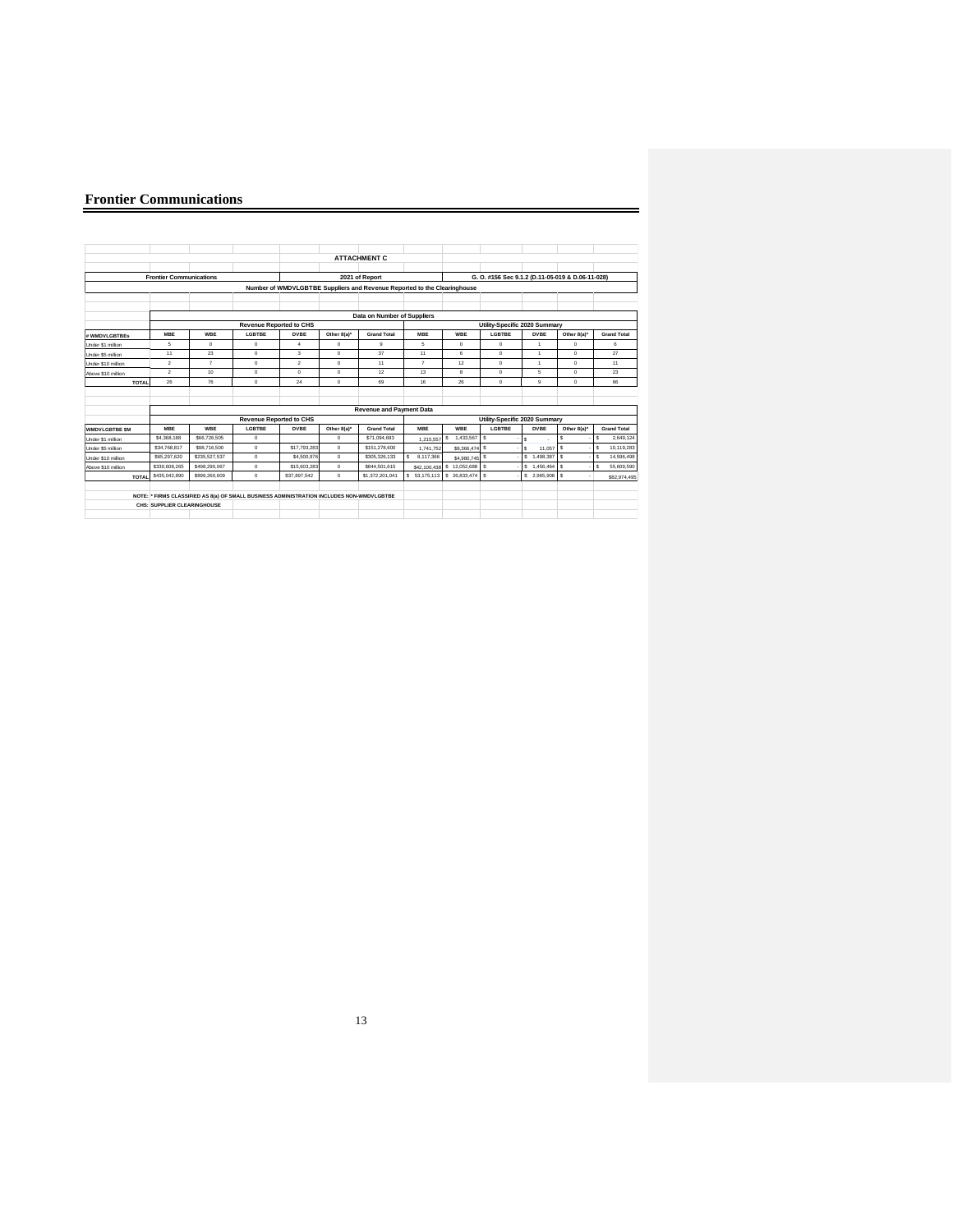| <b>Frontier Communications</b> |      |                        |
|--------------------------------|------|------------------------|
|                                |      |                        |
| <b>Frontier Communications</b> | 2021 | G.O. #156 Sec. $9.1.2$ |

|--|

This information is not readily accessible and is not tracked by Frontier.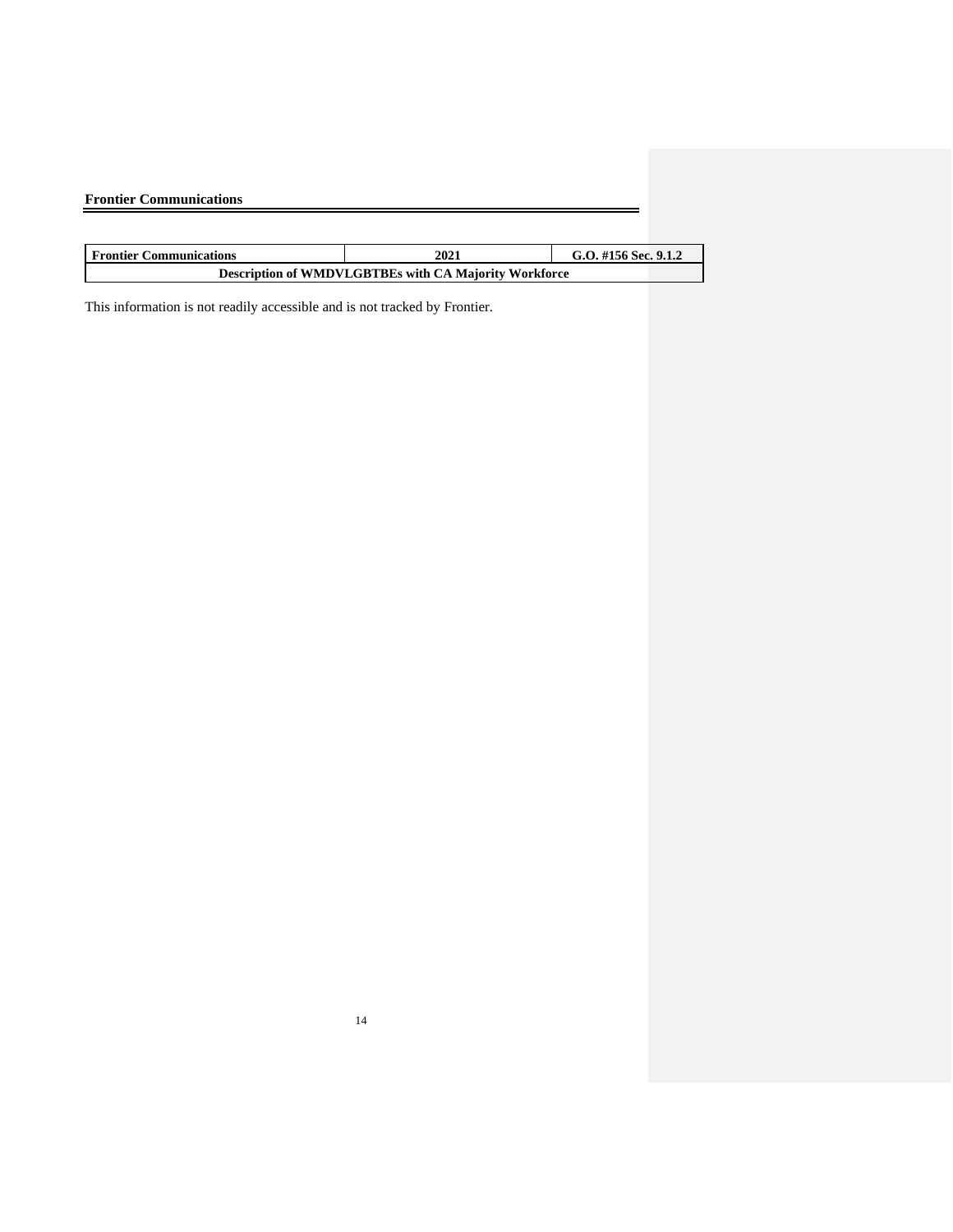The following is a summary of Frontier's WMDVLGBTBE program expenses incurred in 2021.

|                           |  | <b>ATTACHMENT C</b>                |                      |  |  |  |
|---------------------------|--|------------------------------------|----------------------|--|--|--|
| <b>Name of Utility</b>    |  | 2021 of Report                     | G.O. #156 Sec. 9.1.3 |  |  |  |
|                           |  | <b>WMDVLGBTBE Program Expenses</b> |                      |  |  |  |
|                           |  |                                    |                      |  |  |  |
|                           |  |                                    |                      |  |  |  |
| <b>Expense Category</b>   |  | Year (Actual)                      |                      |  |  |  |
| Wages                     |  | \$250,000                          |                      |  |  |  |
| Other Employee Expenses   |  | \$0<br>\$0                         |                      |  |  |  |
| Program Expenses          |  |                                    |                      |  |  |  |
| <b>Reporting Expenses</b> |  | \$89,000                           |                      |  |  |  |
| Training                  |  | \$0                                |                      |  |  |  |
| Consultants               |  | \$0                                |                      |  |  |  |
| Sponsorships              |  | \$25,000                           |                      |  |  |  |
| <b>TOTAL</b>              |  | \$364,000                          |                      |  |  |  |
|                           |  |                                    |                      |  |  |  |
|                           |  |                                    |                      |  |  |  |
|                           |  |                                    |                      |  |  |  |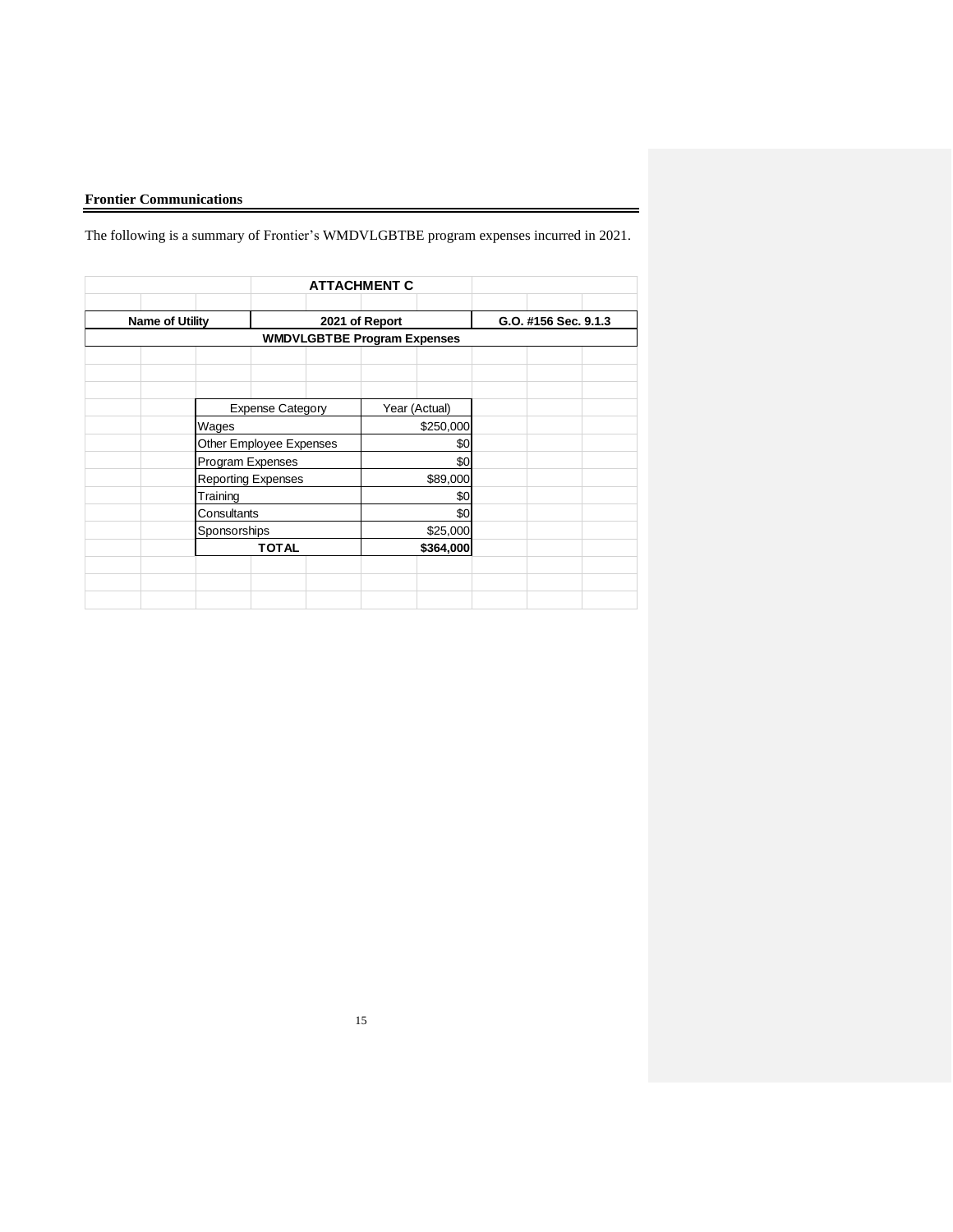#### **9.1.4 A DESCRIPTION OF PROGRESS IN MEETING OR EXCEEDING SET GOALS AND AN EXPLANATION OF ANY CIRCUMSTANCES THAT MAY HAVE CAUSED THE UTILITY TO FALL SHORT OF ITS GOALS**

In 2021, Frontier spent 38.56% of its procurement dollars with women, minority, and disabled veteran owned business enterprises. Frontier exceeded the GO 156 diversity spend goals for women and minority owned business enterprises. In 2021, Frontier's  $\widehat{MWDVLGBTE}$  spend increase in  $2^{nd}$  tier in this area of historic spend based on the needs of the business. The issues surrounding the Global Supply and the demand for service provided a perfect storm to grow our spend by over \$100M but many times expanded the spend with existing suppliers. With that being said, Frontier understands that all supply chains are impacted by many factors to include but not limited to global financial, socioeconomic and supply annually but we are confident that our diversity spend will grow as we work to stabilize our MWDVLGBTE base of suppliers for 2022 and beyond.

Frontier closely monitored progress and took additional steps to meet its WMDVLGBTBEs goals through the procurement opportunities associated with construction, outside plant and materials management. Frontier's supplier diversity team led a strategic cross-functional effort to identify key focus areas. The team targeted large and small Request for Proposals ("RFP") across the various products/services that had California spend impact. Some of these products and services included fiber optic cable, inside wire, network construction, and fiber to the premises ("FTTP"). The supplier diversity team worked directly with cross-functional teams to ensure that WMDVLGBTBE suppliers were considered for every opportunity.

The 2021 reported WMDVLGBTBEs overall expenditures of \$113,993,845 represents a year over year increase in WMDVLGBTBEs spend to the levels of our spend in 2018 extended growth. In 2021, we entered a new stage in our corporate journey with the leadership of our committed Chief Executive Officer Nick Jeffrey. Nick truly believes that the we must reflect and support the communities we serve at every level. We will be kicking off our national diversity program in 2022. As many of our diverse suppliers have grown and been acquired over the last few years, we consider that our greatest success when a supplier can no longer be counted as diverse due their success. One of the primary goals of the program is to assist in the growth of diverse businesses, and this is a natural byproduct of business successes. Frontier is encouraged by the success of many businesses and remain steadfast in our commitment to provide opportunities for diverse businesses to succeed. As Diversity is key to the success of all smart businesses.

**Commented [BC1]:** Do you want to mention he was on panel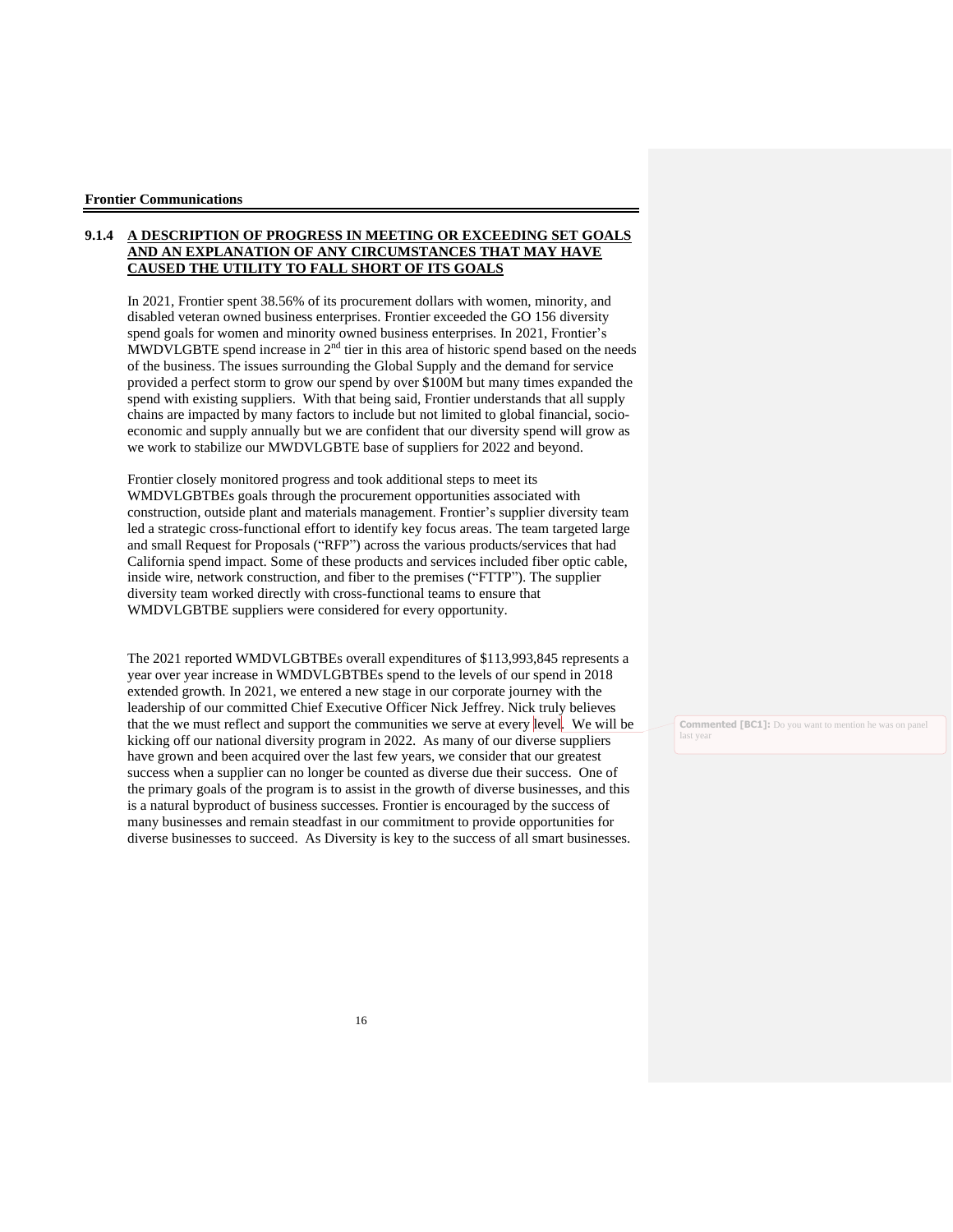|                                                                               |  | <b>ATTACHMENT C</b>                 |            |                      |  |  |  |
|-------------------------------------------------------------------------------|--|-------------------------------------|------------|----------------------|--|--|--|
| <b>Name of Utility</b>                                                        |  | 2021 of Report                      |            | G.O. #156 Sec. 9.1.4 |  |  |  |
|                                                                               |  | <b>WMDVLGBTBE Results and Goals</b> |            |                      |  |  |  |
|                                                                               |  |                                     |            |                      |  |  |  |
| Category                                                                      |  | 2020 Results                        | 2020 Goals |                      |  |  |  |
| <b>Minority Men</b>                                                           |  | 15.82%                              | 10.00%     |                      |  |  |  |
| <b>Minority Women</b>                                                         |  | 3.37%                               | 5.00%      |                      |  |  |  |
| <b>Minority Business Enterprise</b><br>(MBE)                                  |  | 19.10%                              | 5.00%      |                      |  |  |  |
| <b>Women Business Enterprise</b><br>(WBE)                                     |  | 18.00%                              | 5.00%      |                      |  |  |  |
| Lesbian, Gay, Bisexual,<br><b>Transgender Business Enterprise</b><br>(LGBTBE) |  | 0.00%                               | 0.00%      |                      |  |  |  |
| <b>Disabled Veteran Business</b><br>(DVBE)                                    |  | 1.46%                               | 1.50%      |                      |  |  |  |
| <b>SBA</b>                                                                    |  | 0.00%                               | 0.00%      |                      |  |  |  |
| TOTAL WMDVLGBTBE                                                              |  | 38.56%                              | 26.50%     |                      |  |  |  |
| % - PERCENTAGE OF NET PROCUREMENT                                             |  |                                     |            |                      |  |  |  |
|                                                                               |  |                                     |            |                      |  |  |  |
|                                                                               |  |                                     |            |                      |  |  |  |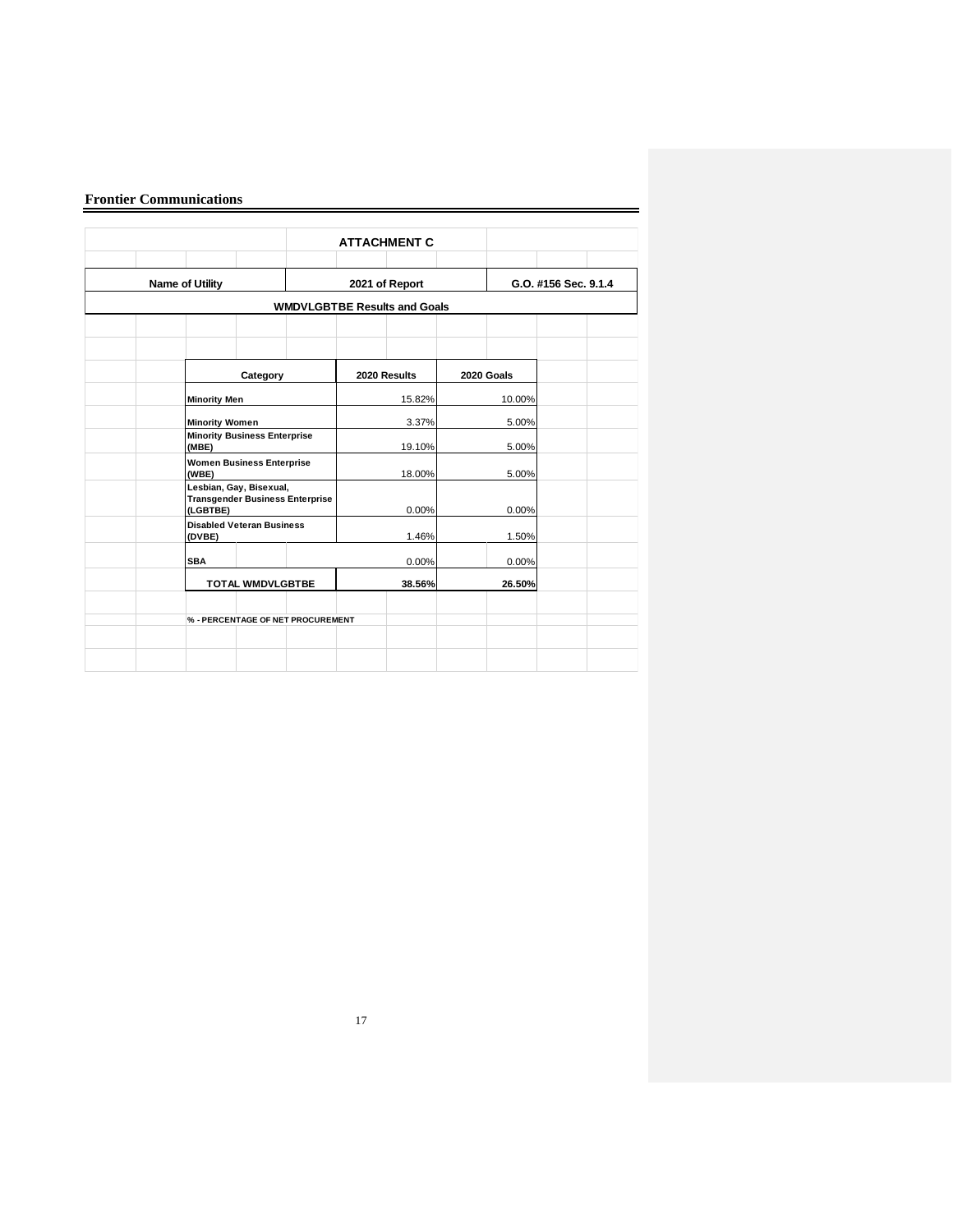#### **9.1.5 DESCRIPTION OF PRIME CONTRACTOR UTILIZATION OF WMDVLGBTBE SUBCONTRACTORS**

Frontier's supply chain/strategic sourcing department continued to focus on second tier spend that provided a direct means to increase contracting opportunities for WMDVLGBTBEs through prime supplier engagement.

Frontier's supply chain/strategic sourcing continues to review and renegotiated grandfathered agreements to ensure diversity clauses are included in applicable supplier agreements. We also requested that new suppliers certify WMDVLGBTBE status during initial registration via our online portal. Frontier's supply chain/strategic sourcing department also worked with prime suppliers to ensure utilization of diverse suppliers and to ensure they meet their utilization requirements. In addition, Frontier encouraged prime suppliers to explore areas of opportunity and expansion of WMDVLGBTBEs.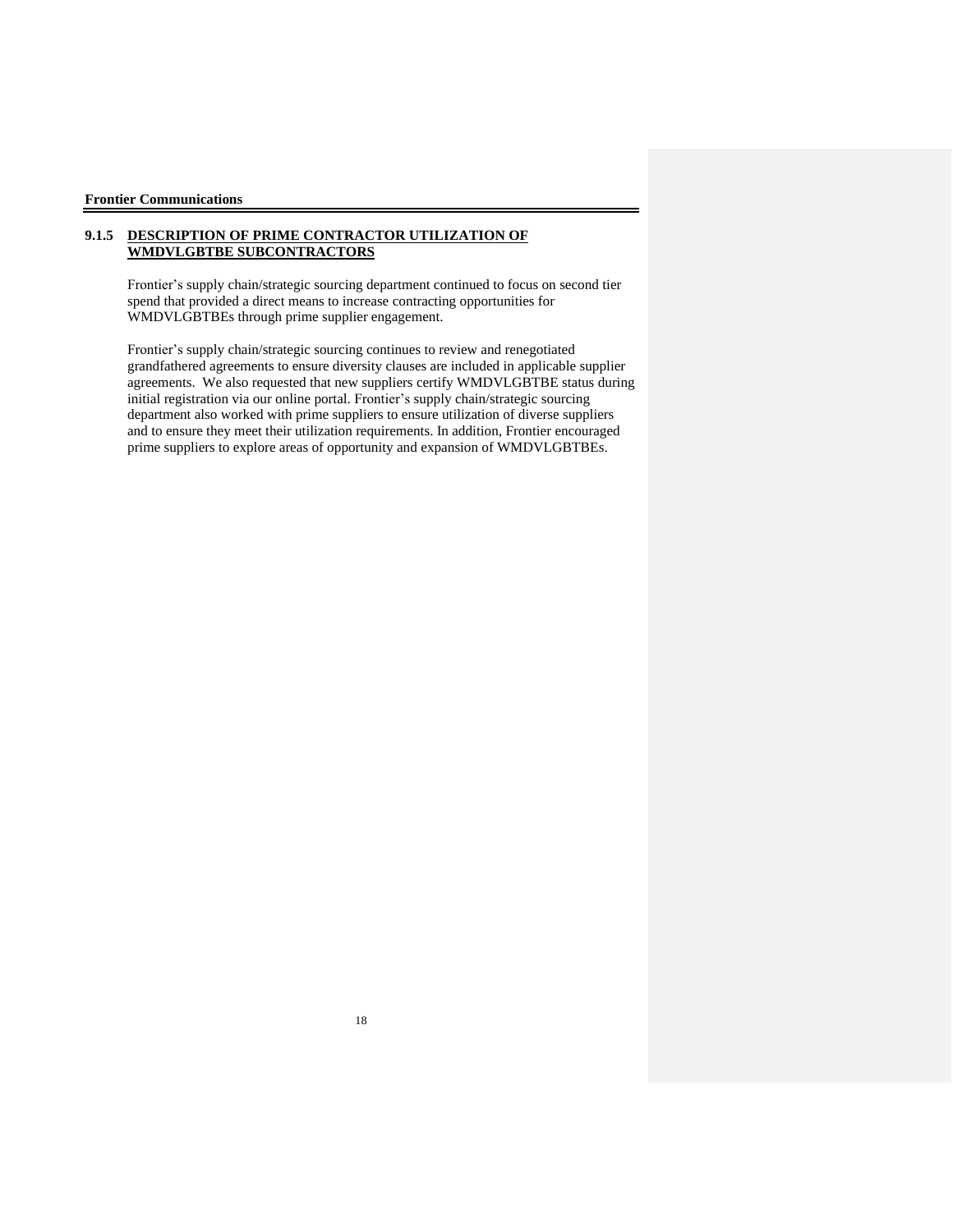|                        |                                                                                                                                                                                    |                                                                      |                                                    | <b>ATTACHMENT C</b>                             |                                                                                        |                                                                        |                  |                                   |
|------------------------|------------------------------------------------------------------------------------------------------------------------------------------------------------------------------------|----------------------------------------------------------------------|----------------------------------------------------|-------------------------------------------------|----------------------------------------------------------------------------------------|------------------------------------------------------------------------|------------------|-----------------------------------|
| <b>Name of Utility</b> |                                                                                                                                                                                    | 2021 Annual Report                                                   |                                                    |                                                 | G.O. #156 Sec. 9.1.5                                                                   |                                                                        |                  |                                   |
|                        |                                                                                                                                                                                    | Summary of Prime Contractor Utilization of WMDVLGBTBE Subcontractors |                                                    |                                                 |                                                                                        |                                                                        |                  |                                   |
|                        |                                                                                                                                                                                    |                                                                      |                                                    |                                                 |                                                                                        |                                                                        |                  |                                   |
|                        |                                                                                                                                                                                    |                                                                      |                                                    |                                                 |                                                                                        |                                                                        |                  |                                   |
|                        | <b>Minority</b><br>Male                                                                                                                                                            | <b>Minority</b><br>Female                                            | Minority<br><b>Business</b><br>Enterprise<br>(MBE) | Women<br><b>Business</b><br>Enterprise<br>(WBE) | Lesbian, Gay,<br>Bisexual,<br>Transgender<br><b>Business</b><br>Enterprise<br>(LGBTBE) | <b>Disabled</b><br>Veterans<br><b>Business</b><br>Enterprise<br>(DVBE) | Other 8(a)*      | <b>TOTAL</b><br><b>WMDVLGBTBE</b> |
| Direct \$              | \$45,786,187                                                                                                                                                                       | \$7,388,926                                                          | \$53,175,113                                       | \$26,833,474                                    | \$0                                                                                    | \$2,965,908                                                            | \$0              | \$82,974,495.00                   |
| Subcontracting \$      | \$992,718                                                                                                                                                                          | \$2,283,233                                                          | \$3,275,951                                        | \$26,389,181                                    | \$0                                                                                    | \$1,354,218                                                            | \$0              | $\mathbb S$<br>31,019,350.00      |
| Total \$               | \$46,778,905                                                                                                                                                                       | \$9,672,159                                                          | \$56,451,064                                       | \$53,222,655                                    | \$0                                                                                    | \$4,320,126                                                            | \$0 <sub>s</sub> | 113,993,845.00                    |
| Direct%                | 15.49%                                                                                                                                                                             | 2.50%                                                                | 17.99%                                             | 9.08%                                           | 0.00%                                                                                  | 1.00%                                                                  | 0.00%            | 28.07%                            |
| Subcontracting %       | 0.33%                                                                                                                                                                              | 0.77%                                                                | 1.10%                                              | 8.92%                                           | 0.00%                                                                                  | 0.46%                                                                  | 0.00%            | 10.49%                            |
| Total %                | 15.82%                                                                                                                                                                             | 3.27%                                                                | 19.10%                                             | 18.00%                                          | 0.00%                                                                                  | 1.46%                                                                  | 0.00%            | 38.56%                            |
| Net Procurement**      |                                                                                                                                                                                    | \$295,576,694                                                        |                                                    |                                                 |                                                                                        |                                                                        |                  |                                   |
|                        | NOTE: *FIRMS CLASSIFIED AS 8(a) OF SMALL BUSINESS ADMINISTRATION INCLUDES NON-WMDVLGBTBE<br>**NET PROCUREMENT INCLUDES PURCHASE ORDER, NON-PURCHASE ORDER, AND CREDIT CARD DOLLARS |                                                                      |                                                    |                                                 |                                                                                        |                                                                        |                  |                                   |
|                        | % - PERCENTAGE OF NET PROCUREMENT                                                                                                                                                  |                                                                      |                                                    |                                                 |                                                                                        |                                                                        |                  |                                   |
|                        | Direct - DIRECT PROCUREMENT                                                                                                                                                        |                                                                      |                                                    |                                                 |                                                                                        |                                                                        |                  |                                   |
|                        | Sub - SUBCONTRACTOR PROCUREMENT                                                                                                                                                    |                                                                      |                                                    |                                                 |                                                                                        |                                                                        |                  |                                   |
|                        |                                                                                                                                                                                    |                                                                      |                                                    |                                                 |                                                                                        |                                                                        |                  |                                   |
|                        |                                                                                                                                                                                    |                                                                      |                                                    |                                                 |                                                                                        |                                                                        |                  |                                   |
|                        |                                                                                                                                                                                    |                                                                      |                                                    |                                                 |                                                                                        |                                                                        |                  |                                   |
|                        |                                                                                                                                                                                    |                                                                      |                                                    |                                                 |                                                                                        |                                                                        |                  |                                   |
|                        |                                                                                                                                                                                    |                                                                      |                                                    |                                                 |                                                                                        |                                                                        |                  |                                   |
|                        |                                                                                                                                                                                    |                                                                      |                                                    |                                                 |                                                                                        |                                                                        |                  |                                   |
|                        |                                                                                                                                                                                    |                                                                      |                                                    |                                                 |                                                                                        |                                                                        |                  |                                   |
|                        |                                                                                                                                                                                    |                                                                      |                                                    |                                                 |                                                                                        |                                                                        |                  |                                   |
|                        |                                                                                                                                                                                    |                                                                      |                                                    |                                                 |                                                                                        |                                                                        |                  |                                   |
|                        |                                                                                                                                                                                    |                                                                      |                                                    |                                                 |                                                                                        |                                                                        |                  |                                   |
|                        |                                                                                                                                                                                    |                                                                      |                                                    |                                                 |                                                                                        |                                                                        |                  |                                   |
|                        |                                                                                                                                                                                    |                                                                      |                                                    |                                                 |                                                                                        |                                                                        |                  |                                   |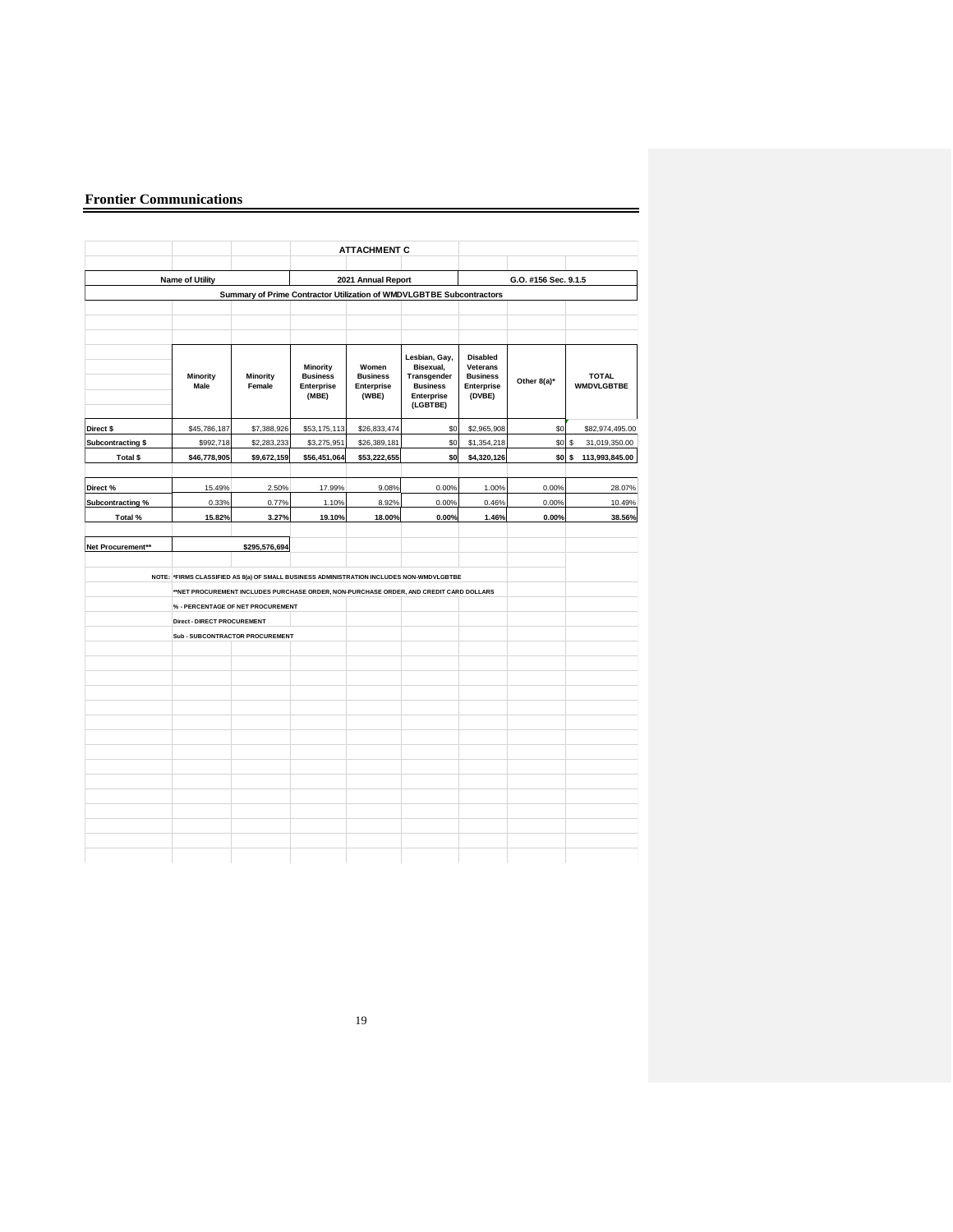#### **9.1.6 A LIST OF WMDVLGBTBE COMPLAINTS RECEIVED DURING THE PAST YEAR, ACCOMPANIED BY A BRIEF DESCRIPTION OF THE NATURE OF EACH COMPLAINT AND ITS RESOLUTION OR CURRENT STATUS:**

Frontier continued its internal appeals process as outlined in GO 156, Section 7, to accept, review and resolve complaints relating to Frontier's supplier diversity program. Frontier did not receive any formal complaints filed with the CPUC in connection with its program during the 2021 reporting period.

#### **9.1.7 A DESCRIPTION OF ANY EFFORTS MADE TO RECRUIT WMDVLGBTBe SUPPLIERS OF PRODUCTS OR SERVICES IN PURCHASING CATEGORIES WHERE WMDVLGBTBE UTILIZATION HAS BEEN LOW, SUCH AS LEGAL AND FINANCIAL SERVICES, FUEL PROCUREMENT, AND AREAS THAT ARE CONSIDERED HIGHLY TECHNICAL IN NATURE.**

Frontier continued to focus on areas of low utilization. To identify diverse suppliers in areas of low utilization, Frontier has:

- Searched for WMDVLGBTBE's within the low utilization categories to make contact and develop relationships that may lead to procurement opportunities.
- Worked actively with other utilities to share ideas on how to identify and solicit new WMDVLGBTBE's.
- Worked with WMDVLGBTBE's that are not certified with the Clearinghouse to complete the necessary documentation to become certified.
- Collaborated with the Small Business Association to identify small minority businesses for procurement opportunities.

#### **9.1.11 WMDVLGBTBE FUEL PROCUREMENT**

Not Applicable

#### **10.0 2022 ANNUAL PLAN**

#### **10.1.1 WMDVLGBTBE SHORT-TERM, MID-TERM AND LONG-TERM GOALS**

GO 156, Section 10.1.1 requires that the annual plan include a discussion of the short-, mid- and long-term goals as required by Section 8. Frontier has provided these goals on the attached spreadsheet, with a breakdown by Standard Industrial Classification ("SIC") Major Group, and Product category, for the utilization of WMDVLGBTBE vendors. Frontier's goals recognize our continued commitment to provide WMDVLGBTBE's opportunities.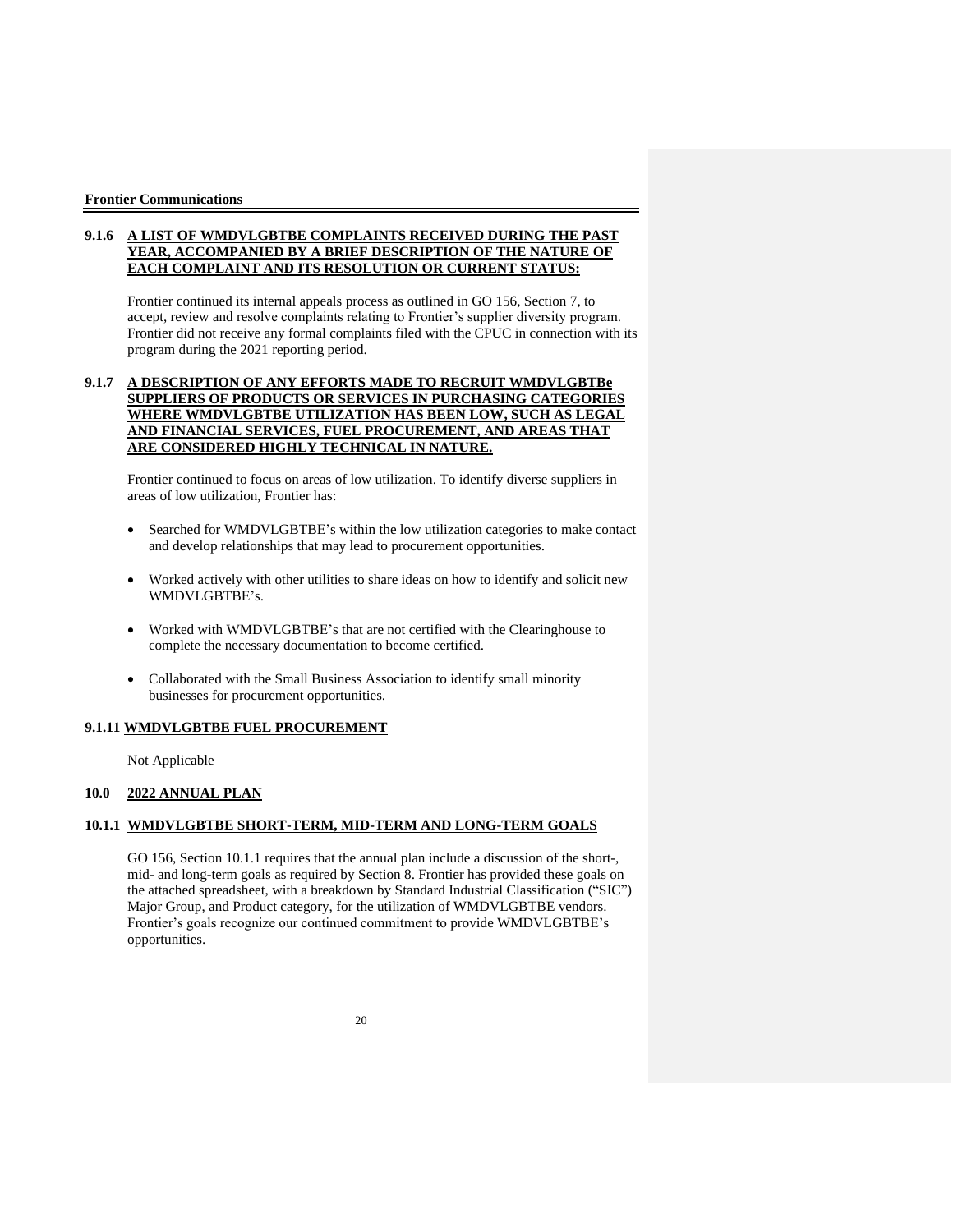|                                               |                                                    |                                                 |                                                                                               |                                                                 |                   |                                                    |                                                 | <b>ATTACHMENT C</b>                                                                  |                                                                 |                                                                                   |                                                    |                                                 |                                                                                       |                                                                 |                   |  |  |
|-----------------------------------------------|----------------------------------------------------|-------------------------------------------------|-----------------------------------------------------------------------------------------------|-----------------------------------------------------------------|-------------------|----------------------------------------------------|-------------------------------------------------|--------------------------------------------------------------------------------------|-----------------------------------------------------------------|-----------------------------------------------------------------------------------|----------------------------------------------------|-------------------------------------------------|---------------------------------------------------------------------------------------|-----------------------------------------------------------------|-------------------|--|--|
|                                               | Frontier                                           |                                                 |                                                                                               |                                                                 |                   |                                                    | 2021 of Report                                  |                                                                                      |                                                                 |                                                                                   |                                                    | G.O. #156 Sec. 10.1.1                           |                                                                                       |                                                                 |                   |  |  |
|                                               |                                                    |                                                 |                                                                                               |                                                                 |                   |                                                    |                                                 |                                                                                      |                                                                 | WMDVLGBTBE Annual SHORT, MID, AND LONG-TERM Goals by Product and Service Category |                                                    |                                                 |                                                                                       |                                                                 |                   |  |  |
|                                               | Short-Term 2022                                    |                                                 |                                                                                               |                                                                 |                   | Mid-Term 2023                                      |                                                 |                                                                                      |                                                                 | Long-Term 2024                                                                    |                                                    |                                                 |                                                                                       |                                                                 |                   |  |  |
|                                               | Minority<br><b>Business</b><br>Enterprise<br>(MBE) | Women<br><b>Business</b><br>Enterprise<br>(WBE) | Lesbian, Gav.<br>Bisexual.<br><b>Transgender</b><br><b>Business</b><br>Enterorise<br>(LGBTBE) | Disabled<br>Veterans<br><b>Business</b><br>Enterprise<br>(DVBE) | <b>WMDVLGBTBE</b> | Minority<br><b>Business</b><br>Enterprise<br>(MBE) | Women<br><b>Business</b><br>Enterprise<br>(WBE) | esbian, Gav.<br>Bisexual.<br>ransgender<br><b>Business</b><br>Enterprise<br>(LGBTBE) | Disabled<br>Veterans<br><b>Business</b><br>Enterprise<br>(DVBE) | <b>WMDVLGBTBE</b>                                                                 | Minority<br><b>Business</b><br>Enterprise<br>(MBE) | Women<br><b>Business</b><br>Enterprise<br>(WBE) | Lesbian, Gav.<br>Bisexual.<br>ransgender<br><b>Business</b><br>Enterprise<br>(LGBTBE) | Disabled<br>Veterans<br><b>Business</b><br>Enterprise<br>(DVBE) | <b>WMDVLGBTBE</b> |  |  |
| <b>Products</b>                               |                                                    |                                                 |                                                                                               |                                                                 |                   |                                                    |                                                 |                                                                                      |                                                                 |                                                                                   |                                                    |                                                 |                                                                                       |                                                                 |                   |  |  |
| 34. Fabricated Products & Transport Equip     | 0.00%                                              | 1.00%                                           | 0.009                                                                                         | 6.00%                                                           | 7.00%             | 1.50%                                              | 0.00%                                           | 0.00%                                                                                | 7.00%                                                           | 8.50%                                                                             | 2.00%                                              | 1.00%                                           | 0.00%                                                                                 | 10.00%                                                          | 13.00%            |  |  |
| 35. Industrial & Computer Machinery           | 1.209                                              | 0.80%                                           | 0.009                                                                                         | 0.00%                                                           | 2.00%             | 2.00%                                              | 1.00%                                           | 0.00%                                                                                | 0.00%                                                           | 3.00%                                                                             | 2.00%                                              | 3.00%                                           | 0.00%                                                                                 | 0.00%                                                           | 5.00%             |  |  |
| 36. Electrical Equipment Components           | 4.50%                                              | 1.50%                                           | 0.00%                                                                                         | 0.00%                                                           | 6,009             | 4.50%                                              | 1.50%                                           | 0.00%                                                                                | 0.00%                                                           | 0.00%                                                                             | 0.00%                                              | 0.009                                           | 0.00%                                                                                 | 0.00%                                                           | 0.00%             |  |  |
| 38. Measurement Equipment                     | 0.00%                                              | 1.00%                                           | 0.009                                                                                         | 0.00%                                                           | 1.00%             | 0.00%                                              | 0.00%                                           | 1.00%                                                                                | 0.00%                                                           | 0.002                                                                             | 0.00%                                              | 0.009                                           | 2,00%                                                                                 | 0.009                                                           | 2.00%             |  |  |
| 50. Durable Goods                             | 0.00%                                              | 0.00%                                           | 0.009                                                                                         | 0.00%                                                           | 0.00%             | 0.00%                                              | 0.00%                                           | 0.00%                                                                                | 0.00%                                                           | 0.002                                                                             | 0.00%                                              | 0.00%                                           | 0.00%                                                                                 | 0.009                                                           | 0.002             |  |  |
| 51. Wholesale Trade - Nondurable goods        | 0.00%                                              | 0.00%                                           | 0.00%                                                                                         | 0.00%                                                           | 0.00%             | 0.00%                                              | 0.00%                                           | 0.00%                                                                                | 0.00%                                                           | 0.00%                                                                             | 0.00%                                              | 0.009                                           | 0.00%                                                                                 | 0.00%                                                           | 0.00%             |  |  |
|                                               | 0.00%                                              | 0.00%                                           | 0.00%                                                                                         | 0.00%                                                           | 0.00%             | 0.00%                                              | 0.00%                                           | 0.00%                                                                                | 0.00%                                                           | 0.002                                                                             | 0.00%                                              | 0.009                                           | 0.00%                                                                                 | 0.00%                                                           | 0.00%             |  |  |
|                                               | 0.00%                                              | 0.00%                                           | 0.009                                                                                         | 0.00%                                                           | 0.00%             | 0.00%                                              | 0.00%                                           | 0.00%                                                                                | 0.00%                                                           | 0.002                                                                             | 0.00%                                              | 0.009                                           | 0.00%                                                                                 | 0.00%                                                           | 0.002             |  |  |
|                                               | 0.00%                                              | 0.00%                                           | 0.009                                                                                         | 0.00%                                                           | 0.00%             | 0.00%                                              | 0.00%                                           | 0.00%                                                                                | 0.00%                                                           | 0.002                                                                             | 0.00%                                              | 0.00%                                           | 0.00%                                                                                 | 0.00%                                                           | 0.002             |  |  |
|                                               | 0.00%                                              | 0.00%                                           | 0.00%                                                                                         | 0.00%                                                           | 0.00%             | 0.00%                                              | 0.00%                                           | 0.00%                                                                                | 0.00%                                                           | 0.002                                                                             | 0.00%                                              | 0.009                                           | 0.009                                                                                 | 0.00%                                                           | 0.00%             |  |  |
| Subtotal                                      | 5.70%                                              | 3.30%                                           | 0.00%                                                                                         | 6.00%                                                           | 16.009            | 8.00%                                              | 2.50%                                           | 1.00%                                                                                | 7.00%                                                           | 18.50%                                                                            | 4.00%                                              | 3.00%                                           | 2.00%                                                                                 | 10.00%                                                          | 20.00%            |  |  |
|                                               | Minority<br><b>Business</b><br>Enterprise<br>(MBE) | Women<br><b>Business</b><br>Enterprise<br>(WBE) | Lesbian, Gav.<br>Bisexual.<br>ransgender<br><b>Business</b><br>Enterprise<br>(LGBTBE)         | Disabled<br>Veterans<br><b>Business</b><br>Enterprise<br>(DVBE) | <b>WMDVLGBTBE</b> | Minority<br><b>Business</b><br>Enterprise<br>(MBE) | Women<br><b>Business</b><br>Enterprise<br>(WBE) | esbian, Gav.<br>Bisexual.<br>ransgender<br><b>Business</b><br>Enterprise<br>(LGBTBE) | Disabled<br>Veterans<br><b>Business</b><br>Enterprise<br>(DVBE) | <b>WMDVLGBTBE</b>                                                                 | Minority<br><b>Business</b><br>Enterprise<br>(MBE) | Women<br><b>Business</b><br>Enterprise<br>(WBE) | Lesbian, Gav.<br>Bisexual.<br>ransgender<br><b>Business</b><br>Enterprise<br>(LGBTBE) | Disabled<br>Veterans<br><b>Business</b><br>Enterprise<br>(DVBE) | <b>WMDVLGBTBE</b> |  |  |
| <b>Services</b>                               |                                                    |                                                 |                                                                                               |                                                                 |                   |                                                    |                                                 |                                                                                      |                                                                 |                                                                                   |                                                    |                                                 |                                                                                       |                                                                 |                   |  |  |
| Category 15 - Building Construction - General | 6,00%                                              | 5.00%                                           | 0.50%                                                                                         | 2.00%                                                           | 13,509            | 7.00%                                              | 5.75%                                           | 1.00%                                                                                | 3.00%                                                           | 16.75%                                                                            | 8.00%                                              | 5.75%                                           | 1.50%                                                                                 | 3.00%                                                           | 18.25%            |  |  |
| Category 47 - Transportation Services         | 5.00%                                              | 0.75%                                           | 0.009                                                                                         | 0.00%                                                           | 5.75%             | 6.00%                                              | 0.00%                                           | 0.00%                                                                                | 0.00%                                                           | 6.00%                                                                             | 7.00%                                              | 0.009                                           | 0.00%                                                                                 | 0.00%                                                           | 7.00%             |  |  |
| Category 48 - Business Consulting Services,   | 3.00%                                              | 4.00%                                           | 0.00%                                                                                         | 1.00%                                                           | 8.25%             | 3.25%                                              | 4.00%                                           | 0.00%                                                                                | 0.00%                                                           | 7.25%                                                                             | 2.00%                                              | 5.00%                                           | 1.00%                                                                                 | 1.00%                                                           | 9.00%             |  |  |
| Category 75 - Automotive Repair and Service   | 0.00%                                              | 0.00%                                           | 0.009                                                                                         | 0.00%                                                           | 0.00%             | 0.00%                                              | 0.00%                                           | 0.00%                                                                                | 0.00%                                                           | 0.002                                                                             | 0.00%                                              | 0.009                                           | 0.00%                                                                                 | 0.00%                                                           | 0.002             |  |  |
| Category 73- Business Services                | 7.00%                                              | 3.00%                                           | 0.009                                                                                         | 0.00%                                                           | 10.00%            | 8.00%                                              | 3.00%                                           | 0.00%                                                                                | 0.00%                                                           | 11.00%                                                                            | 8.50%                                              | 4.00%                                           | 0.00%                                                                                 | 0.00%                                                           | 12.50%            |  |  |
| Category 72 - Logistics & Shipping            | 4.00%                                              | 0.00%                                           | 0.009                                                                                         | 0.00%                                                           | 4.00%             | 4.75%                                              | 0.00%                                           | 0.00%                                                                                | 0.00%                                                           | 4.75%                                                                             | 2.00%                                              | 0.00%                                           | 0.00%                                                                                 | 1.00%                                                           | 3.00%             |  |  |
| Category 87 - Facilities                      | 0.00%                                              | 0.00%                                           | 0.75%                                                                                         | 0.00%                                                           | 0.75%             | 0.00%                                              | 0.00%                                           | 0.00%                                                                                | 0.00%                                                           | 0.00%                                                                             | 0.00%                                              | 0.009                                           | 0.00%                                                                                 | 0.00%                                                           | 0.002             |  |  |
|                                               | 0.00%                                              | 0.005                                           | 0.009                                                                                         | 0.00%                                                           | 0.00%             | 0.00%                                              | 0.25%                                           | 0.00%                                                                                | 0.00%                                                           | 0.25%                                                                             | 0.005                                              | 0.25%                                           | 0.00%                                                                                 | 0.009                                                           | 0.25%             |  |  |
|                                               | 0.005                                              | 0.00%                                           | 0.009                                                                                         | 0.00%                                                           | 0.009             | 0.00%                                              | 0.009                                           | 0.00%                                                                                | 0.00%                                                           | 0.00%                                                                             | 0.00%                                              | 0.00%                                           | 0.00%                                                                                 | 0.009                                                           | 0.002             |  |  |
|                                               | 0.00%                                              | 0.00%                                           | 0.009                                                                                         | 0.00%                                                           | 0.00%             | 0.00%                                              | 0.00%                                           | 0.00%                                                                                | 0.00%                                                           | 0.002                                                                             | 0.00%                                              | 0.009                                           | 0.00%                                                                                 | 0.00%                                                           | 0.00%             |  |  |
|                                               | 0.00%                                              | 0.00%                                           | 0.00%                                                                                         | 0.00%                                                           | 0.00%             | 0.00%                                              | 0.00%                                           | 0.00%                                                                                | 0.00%                                                           | 0.00%                                                                             | 0.00%                                              | 0.009                                           | 0.00%                                                                                 | 0.00%                                                           | 50,00%            |  |  |
|                                               | 25,00%                                             | 12.75%                                          | 1.25%                                                                                         | 3.00%                                                           | 42.00%            | 29.00%                                             | 13.00%                                          | 1.00%                                                                                | 3.00%                                                           | 46.00%                                                                            | 29.50%                                             | 15.00%                                          | 1.50%                                                                                 | 4.00%                                                           | 50.00%            |  |  |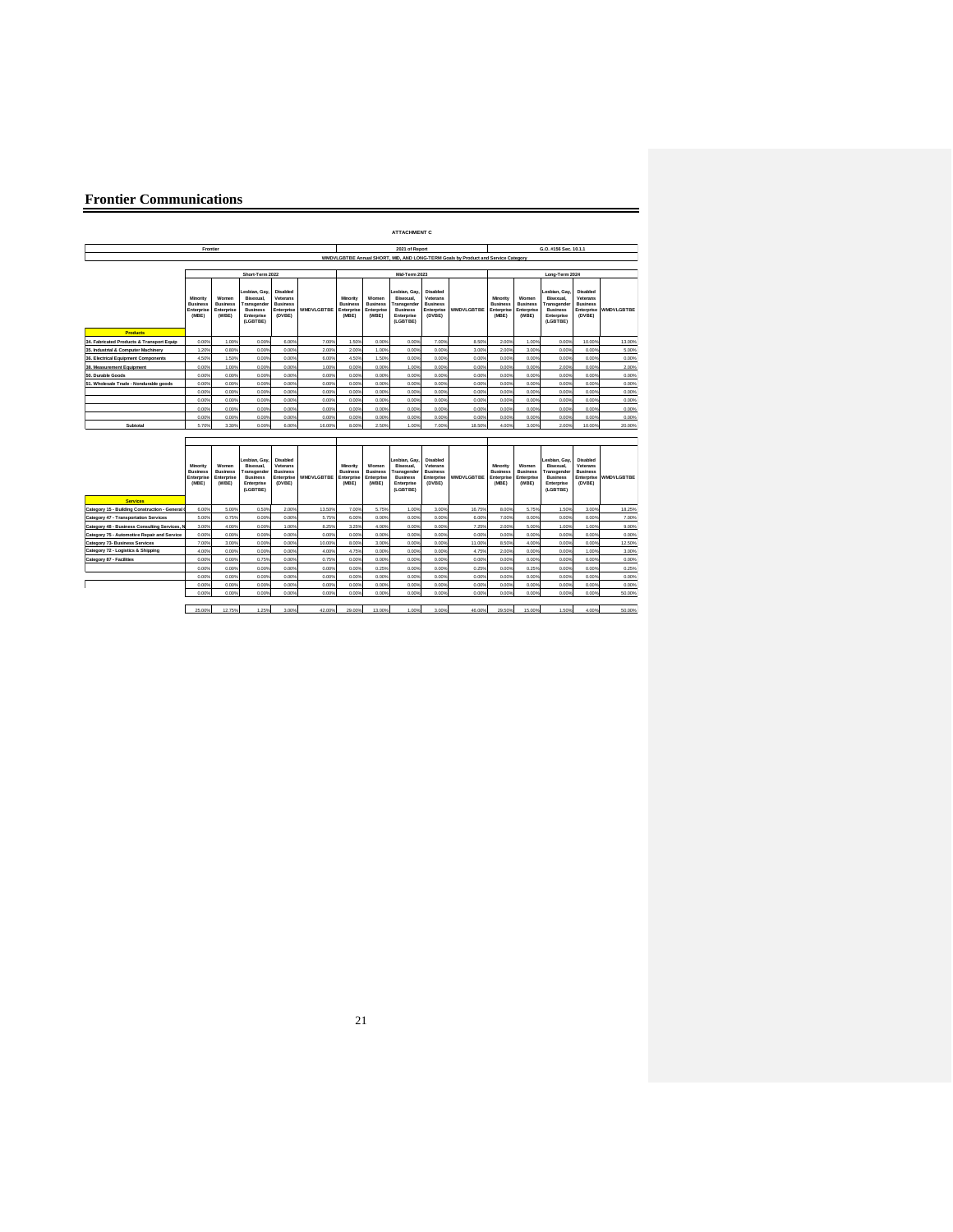#### **10.1.2 A DESCRIPTION OF WMDVLGBTBE PROGRAM INTERNAL AND EXTERNAL ACTIVITIES PLANNED FOR THE NEXT CALENDAR YEAR:**

#### **PLANNED WMDVLGBTBE PROGRAM ACTIVITIES FOR 2022**

Frontier is committed to continuing to strengthen its supplier diversity results. Frontier's supplier diversity team will lead internal and external activities to further develop our program and increase opportunities for WMDVLGBTBEs. A summary of these activities is described below:

#### **INTERNAL PROGRAM ACTIVITIES**

- Establish National Supplier Diversity Programs effectively focusing on California, Florida, Texas, and New York, states with current regulatory commitments to WMDVLGBTBE supplier spend.
- Update national contract language to reflect corporate commitment to Supplier Diversity.
- Develop and implement strategic plans to increase commitments to existing diverse suppliers and to provide opportunities for suppliers in low utilization areas based on quarterly review forecasting.
- Maintain supplier diversity's participation on cross-functional teams for RFPs and contracts to drive inclusion of diverse suppliers as subcontractors/2nd tier vendors in Frontier procurement opportunities.
- Partner and collaborate with internal business leaders to develop and implement strategies to increase diverse spend.
- Partner with sourcing and strategic prime suppliers to ensure multi-tier diversity inclusion.
- Communicate Frontier's short and long-term supplier diversity related strategic directions to key internal stakeholders.
- Regularly monitor, review and analyze reports to track progress to ensure diversity initiatives are being executed.
- Collaborate with National and local CBO's to build greater inroads to the Minority Women owned business community with focus on construction and engineering services.
- Continue to collaborate with minority and non-minority advocacy organizations and prime contractors to support doing business with and encourage economic development of WMLGBTDVBE's.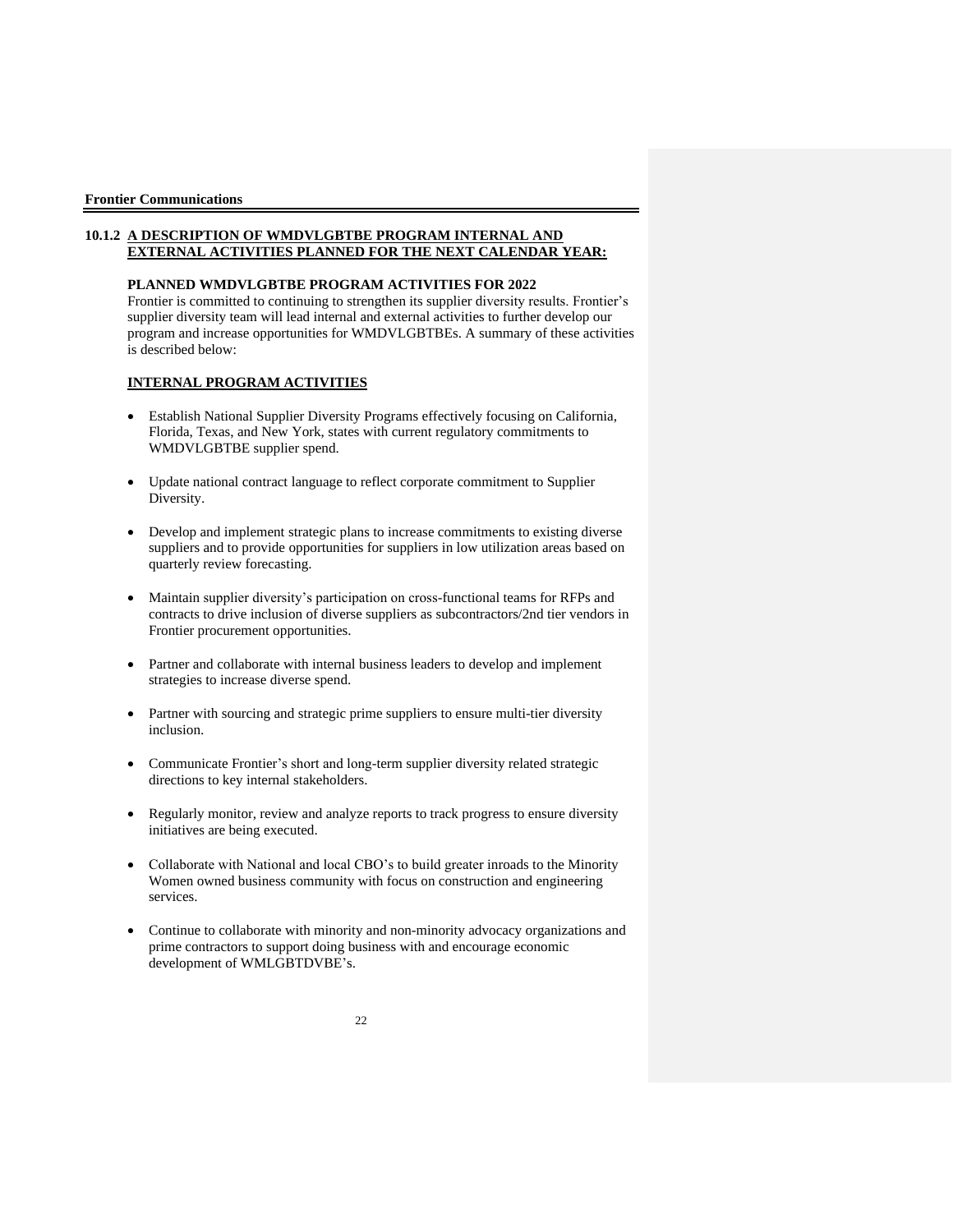- Continue to place high priority to encourage Frontier's prime suppliers to diversify their base of WMLGBTDVBE suppliers and subcontractors and develop relationships that will be mutually beneficial.
- Continue to work with local community-based organizations to identify suppliers as well as the Supplier Clearinghouse database and National Gay & Lesbian Chamber of Commerce to locate LGBTBE suppliers.

#### **EXTERNAL PROGRAM ACTIVITIES**

Frontier will continue to develop its supplier diversity program, with an emphasis on outreach to the supplier community, web-based tools to allow effective supplier access, and the development of best practices. Frontier will also closely monitor opportunities to increase spending results, to promote supplier diversity and to meet its objectives, including:

- Work with various chambers of commerce and business associations to conduct oneon-one meetings between WMDVLGBTBE's and Frontier's sourcing leaders to discuss both current opportunities in California and general Frontier requirements for the applicable product or service.
- Participate in local, regional and national supplier diversity events such as: conferences, forums, symposiums, trade fairs and workshops to build awareness of Frontier's procurement requirements by participating in business matchmaking and one-on-one supplier meetings.
- Work closely with prime suppliers to ensure they meet their 2nd tier utilization requirements and review and expand areas of opportunity for diverse spend.

#### **10.1.3 PLANS FOR RECRUITING WMDVLGBTBE VENDORS OF LOW UTILIZED AREAS:**

Frontier will continue to:

- Develop and implement strategic plans to increase commitments to existing diverse suppliers and to provide opportunities for suppliers in low utilization areas.
- Work with community organizations to drive diverse participation in Frontier sourcing opportunities.
- Benchmark with other utilities to identify diverse suppliers in low utilization areas.
- Increase supplier diversity's participation on cross functional teams for RFPs for services that historically have lower levels of diverse spend including alternate sales channels, network electronics and professional services to drive inclusion of diverse suppliers for procurement opportunities.